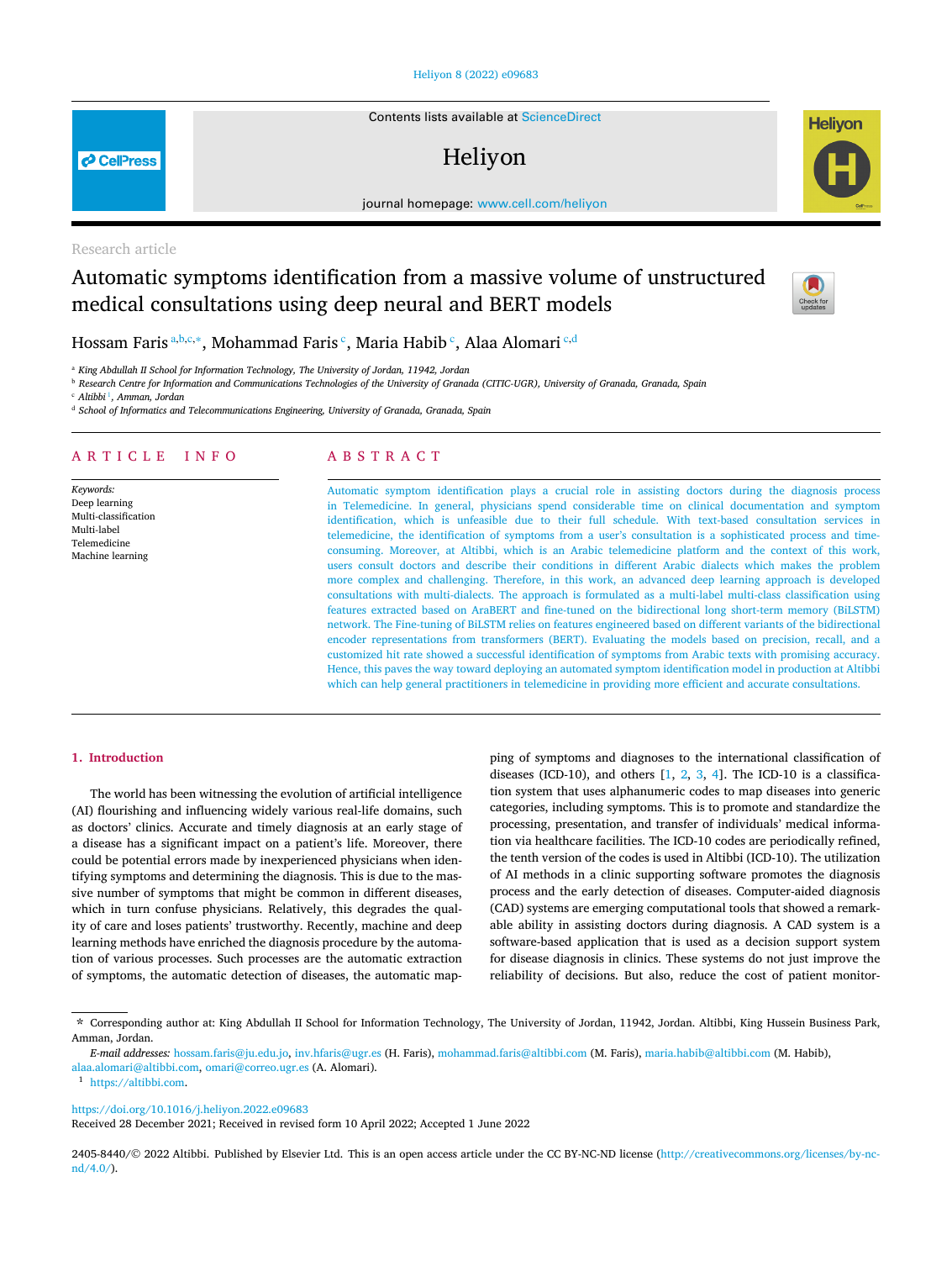

**Fig. 1.** An illustration of the problem, where users in Altibbi communicate with doctors via phone calls, free question-and-answer, or chat.

ing, save doctors' time, and provide patients with a better quality of care [\[5\]](#page-10-0).

Our modern society advances in many fields. This correlated with the technological revolution of rising percentages of diverse diseases. Meanwhile, this led to a growing rise of telehealth and telemedicine platforms to help patients and improve their health. An impressive advantage of online healthcare platforms is the large volume of data generated at different scales of variability. Analyzing this rich unstructured data has direct benefits in improving and personalizing diagnosis. Often, users' questions are rich of symptoms as they explain their conditions. Symptoms are signs of an illness or condition a person experiences, such as headache, fatigue, or pain. Essentially, recognizing the symptoms from text correctly results in a higher probability of determining the correct diagnosis. Usually, the patient explains these symptoms with an inherent heterogeneity, ambiguity, unstructured and informal expressions. However, identifying all symptoms is intricate and can be incomplete, and time-consuming, especially for inexperienced physicians [[6](#page-10-0)]. According to Faris et al. in [\[7\]](#page-10-0), the number of unique symptoms at Altibbi is surpassing 7,000 symptoms, which is huge enough to distract physicians. Furthermore, as Altibbi follows the HL7 (Level 7 Healthcare) standard to exchange clinical data; selecting the appropriate ICD-10 codes is hard and consumes time.

Expressing and recognizing symptoms correctly is a difficult process either for the patient or the doctor [\[8\]](#page-10-0). Although, recent research studies have demonstrated the potential of artificial intelligence techniques in disclosing possible symptoms hidden in the text. But, it has also presented open challenges for complex languages, such as Arabic. This paper extends the efforts of previous studies for the extraction of text-based symptoms but in the Arabic language. The Arabic language is the official language of over 300 million individuals across 22 countries scattered in the middle east and north Africa (MENA) region [\[9](#page-10-0)]. It has mainly two forms: modern standard Arabic (MSA), and colloquial Arabic. The MSA is used in formal situations, whereas the colloquial is used in usual conversations, where it differs from one country to another and from city to city. Arabic has differences from other languages. It has more alphabet characters and sounds that do not exist in other languages. One of the major challenges when processing Arabic text is the presence of diverse dialects that differ among countries and cities, this means that the same word can be written differently aside from the misspellings, too. This makes Arabic preprocessing a harder process.

This research sheds light on a leading telemedicine platform that is known as "Altibbi<sup>2</sup>". Altibbi provides primary care services for people in the MENA region, where users can chat or call doctors, upload their documents, and surf health-related content in Arabic. Also, they can send their questions as a free question-and-answer service. Intriguingly, Altibbi has around three million consultations stored in their databases. One of the most common forms of raw data in Altibbi is text-based consultations where users ask their questions. Users write their questions in their dialect in free text, however, their explanations can be ambiguous,

incomplete, and redundant. Besides, users do not explain thoroughly all encountered symptoms in their questions. When Altibbi's doctors receive such questions, it is followed by a text-based chat or a phone call with the patient. Either after the call or chat, doctors assign possible symptoms and diagnoses. Even though, the process is not smooth as it sounds. First, often, the questions are vague. Patients express their experience with the condition in their informal words where symptoms are not clearly defined. Second, there is a high diversity of possible assigned symptoms among physicians. For the same question, different physicians might assign different symptoms. Even though they might be correct but also they might be incomplete, too. To illustrate, "I have severe pain in the back and leg, and I had an x-ray", this is a sample of a question received at Altibbi. One physician will assign "Back pain" as a symptom, while another might assign "Low back pain". Both are correct, but also missing the "Pain in leg" and "Person consulting for an explanation of investigation findings".

Furthermore, one of the major challenges when dealing with patient medical records is the high percentage of missing data. Often, patients' medical records have a high incompleteness rate of filling in inpatient medical information. This is because doctors have full schedules and short visit times, where there is not enough time for documentation and reporting. In [\[8\]](#page-10-0), the authors stated that nearly 50% of doctors' time is in data documentation, and Arndt et al. in [\[6\]](#page-10-0) illustrated that physicians need 4-5 hours a day for interacting with clinical systems and entering data. Although, doctors report the symptoms and diagnoses by selecting the suitable ICD-10 codes which is an essential phase, but also consumes much time. As a result, there is a scarcity of cataloged symptoms on the physicians' side. This points out an immense need to automate the extraction, mapping, and documentation of symptoms with such an intelligent approach.

The large amounts of data in Altibbi databases create a rich resource for AI methods to create intelligent models. Deep learning models based on a massive amount of unstructured data play a viable role in the automatic extraction of symptoms. Accordingly, this paper presents a deep learning model that extracts and suggests a list of symptoms for doctors, as presented in Fig. 1, where the users' questions are the only source of data. The developed methodology formulates the problem as a multi-label and multi-classification problem. For each question, a list of the five most likely symptoms are predicted, which are associated with the highest probabilities.

The model is a variant of recurrent neural networks which is the BiLSTM. The BiLSTM network can preserve the long-term dependencies among words via the use of cell states. Whilst, it holds the relevant information and controls its flow through the neural gates. The BiL-STM network showed efficient performance in handling sequences of data, which located it in an exceptional place for such tasks [[10\]](#page-10-0). Thus and according to Faris et al. in [[11\]](#page-10-0), the BiLSTM is used for the identification of symptoms in combination with contextual features (embedding) engineered from the pre-training AraBERT model [\[12\]](#page-10-0). The performance of the BiLSTM model based on the AraBERT embedding is compared with different embedding structures of AltibbiVec, which

<sup>2</sup> [https://www.altibbi.com/.](https://www.altibbi.com/)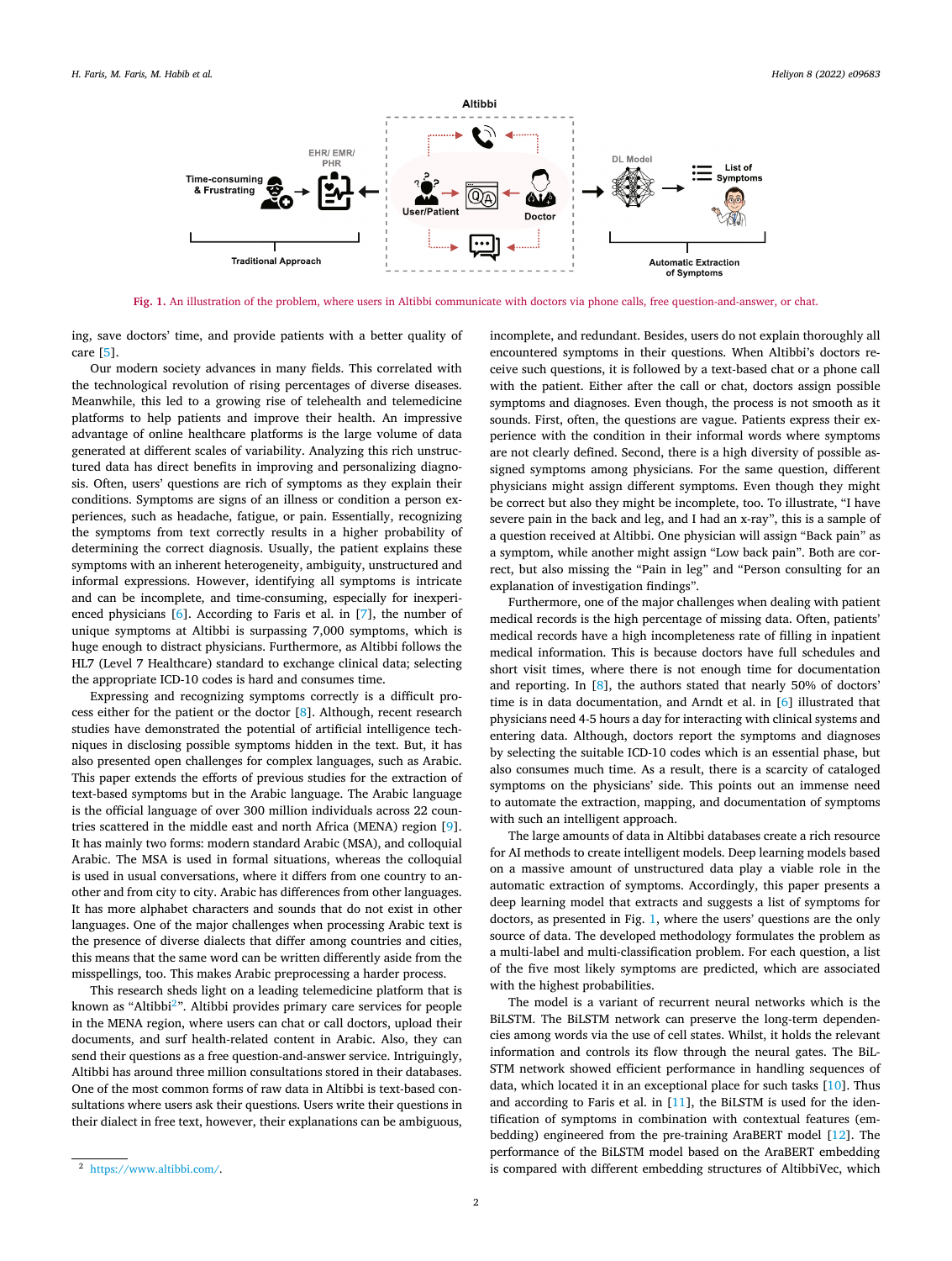is a pre-trained Word2Vec model constructed using Altibbi's data with around three million consultations [\[13](#page-10-0)].

The proposed model is evaluated based on precision, recall, and a customized hit rate metric. The constructed model revealed an ability to identify at least one actual symptom out of five suggested for doctors. It is noteworthy to emphasize the objective of symptoms identification in this paper which is to predict the symptoms and not to highlight and markup symptoms as entities in text. Therefore, a list of the most likely predicted symptoms are generated and presented to doctors.

The main contribution of the paper is the proposal of an automatic identification system for medical symptoms of a condition from text-based consultation in the multi-dialect Arabic language. The main purpose of the proposed system is to support medical doctors in providing medical consultations and shorten the time needed in the process. The system is based on the development of a deep learning model based on features extracted from a fine-tuned AraBERT model, and a classification model of the BiLSTM network. This is by the utilization of a massive amount of medical consultations.

The rest of the paper is organized as follows. Section 2 presents recent works in medical information extraction and symptoms extraction. Following this, Section [3](#page-3-0) discusses the used material and methods, including the formulation of the problem, the data preparation, the model development, and evaluation. Section [4.2](#page-7-0) discusses the results, and Section [5](#page-9-0) is a conclusion of the findings.

# **2. Literature review**

Automating the medical symptoms identification process has attracted researchers' attention for years. The continuous advancements in computational techniques including natural language processing (NLP) and deep learning models have paved the way for a much more promising future for a wide spectrum of applications. This section explores and summarizes relevant research studies for the automatic identification of medical symptoms in text, as well as, common algorithms and methods used in the medical NLP domain are manifested. Processing text data is challenging particularly in the medical domain due to a lack of in-domain linguistic resources. However, it is harder when the context is a low-resource language like Arabic. In this regard, research efforts of symptoms identification in written texts will be reviewed and gaps with low-resource languages especially Arabic will be indicated. Further, this review covers the period from 2015 up to the present by searching Scopus and Google Scholar databases.

A fundamental step when building any deep or machine learning model is feature extraction or engineering. When the data is textual, the extraction of features is a bit different where the aim is to create word or text embeddings. Generally in medical NLP and at the feature extraction level, the BERT (as a state-of-the-art model) was used in several studies as in [\[14](#page-10-0), [15](#page-10-0), [16,](#page-10-0) [17](#page-10-0)], whereas, the Word2Vec model was used in [\[18,](#page-10-0) [19,](#page-10-0) [20](#page-10-0)]. In contrast, and at the algorithmic level, various deep learning models were widely used in medical NLP. Such as: The BiLSTM/LSTM in [\[14](#page-10-0), [16](#page-10-0), [20,](#page-10-0) [21,](#page-10-0) [22,](#page-10-0) [23](#page-10-0), [24](#page-10-0)], the convolutional neural network (CNN) in [\[19](#page-10-0), [25](#page-10-0)], the capsule network [\[26](#page-10-0)], the transformers [[27\]](#page-10-0), the ResNet-34 network [[28\]](#page-10-0), and the generative adversarial network (GAN) [\[29](#page-10-0)]. Medical symptom extraction is a wellknown problem in health or medical-related NLP tasks. Various research studies devoted much effort to tackling such a problem, especially in the English context. For example, Jackson et al. [[30\]](#page-10-0) followed an NLP approach for the identification of severe mental illness symptoms from discharge summaries. The problem is formulated as classification into five categories (Catatonic, Disorganization, Manic, Positive, and Negative), which is implemented using TextHunter and around 1.2 million electronic health records (EHRs). The authors identified 46 symptoms of severe mental illness with an f1-score of 88%. Also, Du et al. [[31\]](#page-10-0) investigated the extraction of symptoms from clinical conversations using a sequence-to-sequence deep learning model. The performance was characterized by an f1-score of (50-80)% depending on the task. In another paper, Eisman et al. [\[32](#page-10-0)] studied the identification of Angina symptoms from clinical notes by utilizing pre-trained transformer architectures. For which, the BioBERT and 459 primary care physician notes were used. As a result, the authors recommended the model for the automatic identification of symptoms in clinical decision support systems.

Moreover, Leiter et al. [\[33](#page-10-0)] identified symptoms of congestive heart failure based on clinical notes using a deep learning model. In consequence, the identified symptoms were classified into three classes with an f1-score of 71%. Further, Wu et al. [\[34\]](#page-10-0) extracted symptoms and function profiles of mental disorders based on data documented in EHRs by implementing a dictionary and machine learning approach. Around 500 records were utilized in the model, where it had a satisfactory performance with an f1-score of approximately (75-77)%. In [\[35\]](#page-10-0), Uddin et al. identified depressive symptoms from text using a deep learning model based on LSTM. The model was trained on two constructed datasets from a public online information channel in Norway, where they were having 11,807 and 21,470 instances. In the developed method, the tokens were represented based on a symptombased one-hot encoding scheme, where the model achieved an f1-score of 98%. Nonetheless, Wang et al. [\[36](#page-10-0)] developed a clinical NLP approach for the identification of symptoms of Coronavirus Disease. The constructed "COVID-19 SignSym" was built based on clinical texts from five databases and a hybrid of deep learning models, curated lexicons, and pattern-based rules. The developed tool showed efficient performance and it is freely available on the Internet.

Roughly, different studies for symptom identification were concerned with general text that is not related directly to the medical or clinical text. For instance, Magge et al. [[37\]](#page-10-0) developed a framework called "SEED" for symptom extraction from social media posts. The authors implemented deep learning and transfer learning approach that achieved an f1-score of 85%. Additionally, Yao et al. [[38\]](#page-10-0) tried to extract depressive symptoms from an online depression community using a deep classification approach. The objective of the model was to classify the identified symptoms into five categories: emotional, cognitive, motivational, vegetative, physical, and seeking help. For this, network analyses were conducted to find effective features of depression in online communities. Guo et al. [\[39](#page-10-0)] presented a general symptoms and diseases inference model using a deep learning approach. The MetaMap is used for the extraction of symptom terms and then they were represented using the term frequency-inverse document frequency (TF-IDF). According to the proposed methodology and regarding the MIMIC-III dataset, the BiLSTM model achieved significant improvement in terms of the area under the curve (AUC) with 85.3% and f1-score with 56.3%. Also, Abulaish et al. [\[40](#page-10-0)] constructed a system that is known as "DiseaSE" for symptoms extraction and associations modeling. Eight diseases were considered; which are dengue, malaria, diarrhea, cholera, meningitis, influenza, meningitis, and leishmaniasis. Using TextRank and the PubMed database yielded the identification of new symptoms that were not listed in the Center of Disease Control.

There are other noticeable works in the literature that targeted the problem of symptom identification in other language contexts. For example, in the German context, Schafer et al. [[41\]](#page-10-0) proposed a BERTbased model for the identification and extraction of symptoms using German patient monologues. The hybrid approach of BERT and the Curriculum Learning and Augmented Descriptions method achieved the highest f1-score of 90%. Also, in the Italian context, Polignano et al. [\[42\]](#page-10-0) proposed a health bot that processes symptoms, and suggests diagnoses and treatments. Moreover, Wada et al. [[43\]](#page-10-0) attempted to extract symptom names from general medical text using a deep learning approach in Japanese. However, as the training texts were curated from the general web, the identified symptoms have no standard medical terminologies. Faviez et al. [[44\]](#page-10-0) detected symptoms in tweets using a fuzzy matching approach in French. Extracting coronavirus symptoms was presented as an application with a precision of detection of 81%.

Prior studies have demonstrated the potential of automatic symptom extraction in different languages. However, to the best of our knowl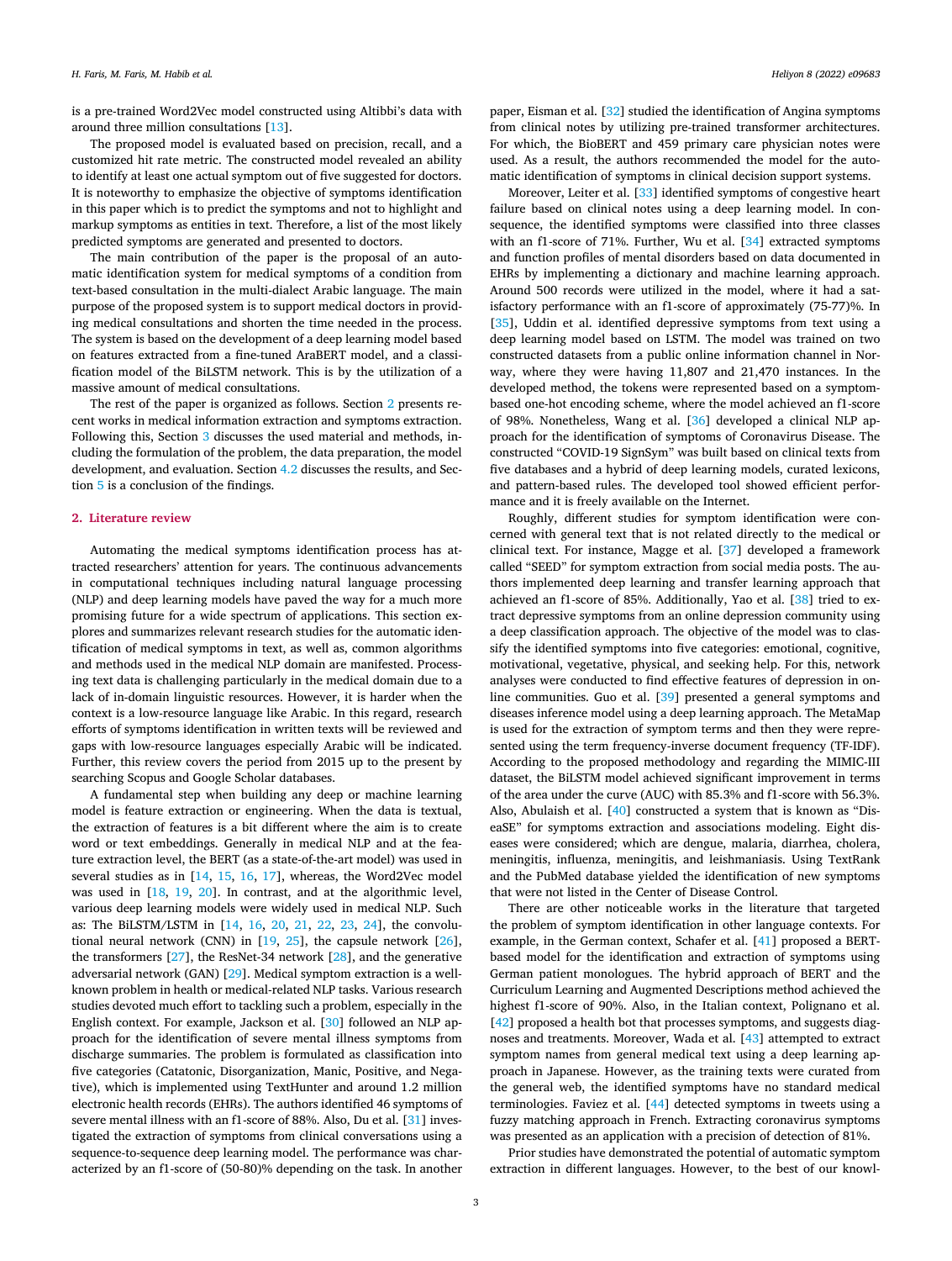<span id="page-3-0"></span>edge, there are very few attempts were dedicated to the analysis and identification of symptoms embedded in text in the multi-dialect Arabic context. For instance, Alghamidi et al. [[45\]](#page-10-0) proposed a model for the prediction of depression symptoms in Arabic psychological forums. Different models were experimented with which depended on machine learning or lexicon-based and rule-based approaches with different embedding algorithms. The models showed efficient detection of posts with depression symptoms of a recall of 80%, and precision of 79%. Also, Alotaibi et al. [[46\]](#page-10-0) created a big data model for the detection of symptoms and diseases from Twitter posts in the Arabic context in Saudi Arabia. Around 18.9 million tweets were used to build a machine learning model, which achieved a performance higher than 80% in terms of accuracy and f1-score.

In consequence, this research is proposed to identify the symptoms from users' questions which are written in multi-dialect Arabic using a deep learning model. The next section demonstrates the used methods and datasets.

# **3. Methodology**

This section discusses the methodology that is followed in this work to develop the proposed symptoms identification system. The methodology consists of five main stages: problem formulation, data collection and preparation, feature engineering, model development, and evaluation. Fig. [2](#page-4-0) presents an abstract overview of the proposed system. In the following subsections, the five stages are discussed.

#### *3.1. Problem formulation*

This paper presents the problem of symptom identification that is formulated as supervised multi-label multi-classification. In supervised multi-label classification, multiple labels are assigned to a sample  $(x \in X)$ , where the labels are in the set  $(L)$ . Samples are presented as numerical vectors of features, hence, it is a mapping function from the feature space *X* to *L*; such that  $h: X \rightarrow P(L)$ , where *P* is the probability.

Multi-label classification can be handled broadly by two different techniques; transformation methods, and adaptation methods. Transformation methods treat each label as a binary classification problem with either one-versus-all or one-versus-one strategies, where outputs from all classifiers are combined to produce the final set of labels for a test example. A critical drawback of transformation methods is that they do not consider the relationships between labels and treat each of them independently. Also, transformation methods require building a higher number of classification models on smaller sets of data. Adaptation methods build on the existing traditional (single-target) algorithms to directly handle the associations among labels. For example, adapting the neural network to use a new error function, or using a new splitting criterion in tree algorithms [\[47](#page-10-0)]. As adaptation methods can better resolve dependencies among labels, various neural network-based approaches constructed in the literature have shown successful ability in handling the multi-label classification problem [\[48](#page-10-0), [49\]](#page-10-0).

Generally, in neural-based adaptation methods, the output can be extracted by two different implementations. First, it is from one output dense layer where the number of neurons is the number of labels. Second, it is from multiple output dense layers where each layer corresponds to a label. In both implementations, the activation method is set to Sigmoid which outputs a probability for each label independently in the interval  $[0, 1]$  as in Equation  $(1)$ . All generated probabilities are not constrained to have a sum of one, for example, given that the final output layer has four neurons for four labels (e.g., symptoms) with raw outputs of [-1.5, 0.2, -0.7, 1.3]. After Sigmoid activation, the output probabilities are 0.182, 0.549, 0.332, and 0.786 of the four symptoms, respectively.

#### **Table 1**. Summary of the used datasets.

| The Dataset for Embedding                      |           |
|------------------------------------------------|-----------|
| Number of questions                            | 3,310,996 |
| Vocabulary size before preprocessing           | 1,032,093 |
| Vocabulary size                                | 171,385   |
| The Dataset for the Classifier                 |           |
| Data size after removing duplicates            | 578,941   |
| Data size after removing infrequent labels     | 567,399   |
| Data size after sampling 5000 row per label    | 501,004   |
| Number of unique symptoms before preprocessing | 4,689     |
| Number of unique symptoms after preprocessing  | 2,348     |
| Vocabulary size                                | 165,781   |

In this paper, the problem is formulated by an adaptation approach using a deep recurrent neural network with one output dense layer and Sigmoid activation. The choice of adaptation methods is that the model will train on the entire dataset without the need for manipulating or transforming it, while also considering the associations among symptoms, and better suggesting relevant symptoms together. Also, handling the multi-labeling by a single output dense layer instead of a multiple is envisaged to reduce the complexity of the model which better suits a light model's production.

#### *3.2. Data collection and preparation*

All used data in this work was drawn from Altibbi's databases. Two datasets are used; one for building the embeddings, and the other is for building the classifier of the symptom identification system. For building the embeddings, the collected data is all from Altibbi content and accounts for 3,310,996 questions. Whereas, for building the classifier, 578,941 consultations are used. The medical consultations are questions asked by patients from different Arab countries; such as Jordan, Egypt, and Saudi Arabia. The consultations are in the form of questions in various Arabic dialects. For example, such consultation is "شھور عمرھا طفلتي بغي یفتح شھيتھا وشنو اوكلھا وزنھا كيلو", which is translated into "My baby is 6 months old, I want to increase her appetite and what type of food to give her, she weighs a kilo".

The two datasets are preprocessed by applying different preprocessing steps. This includes removing duplicate questions and cleaning the text from punctuations, symbols, English characters, and numbers. Also, removing the elongation of characters and the diacritics. Furthermore, the text was preprocessed at the label level. As questions are accompanied by a list of symptoms; questions with infrequent symptoms were removed. The infrequent symptoms are the ones that appeared in less than ten questions. The number of initial symptoms in the dataset which were used for building the classifier was 4,689, while after preprocessing, the unique symptoms in 501,004 consultations were 2,348. Fig. [3](#page-5-0) shows the count of the most frequent 25 symptoms across this dataset.

A statistical analysis at the question-level is visualized in Fig. [4](#page-5-0). It is clear that the longest question has 175 tokens, where most of the questions are not higher than 30 tokens. In subfigure (b), most of the questions are accompanied by only one symptom, given that the average of symptoms across the dataset that is used for building the classifier is about 1.5 symptoms per consultation.

The following Table 1 summarizes the main attributes of the datasets.

### *3.3. Feature engineering*

For feature engineering, two approaches we developed, evaluated and compared. The first is to extract contextual embeddings from AraBERT by fine-tuning them. The fine-tuning of AraBERT is performed by freezing the entire architecture and adding a new final classifier layer (the BiLSTM) where only its parameters will be updated using a dataset of approximately half a million consultations. The second is to train the Word2Vec (AltibbiVec) model from scratch using around three million Arabic medical consultations and use the extracted embeddings with the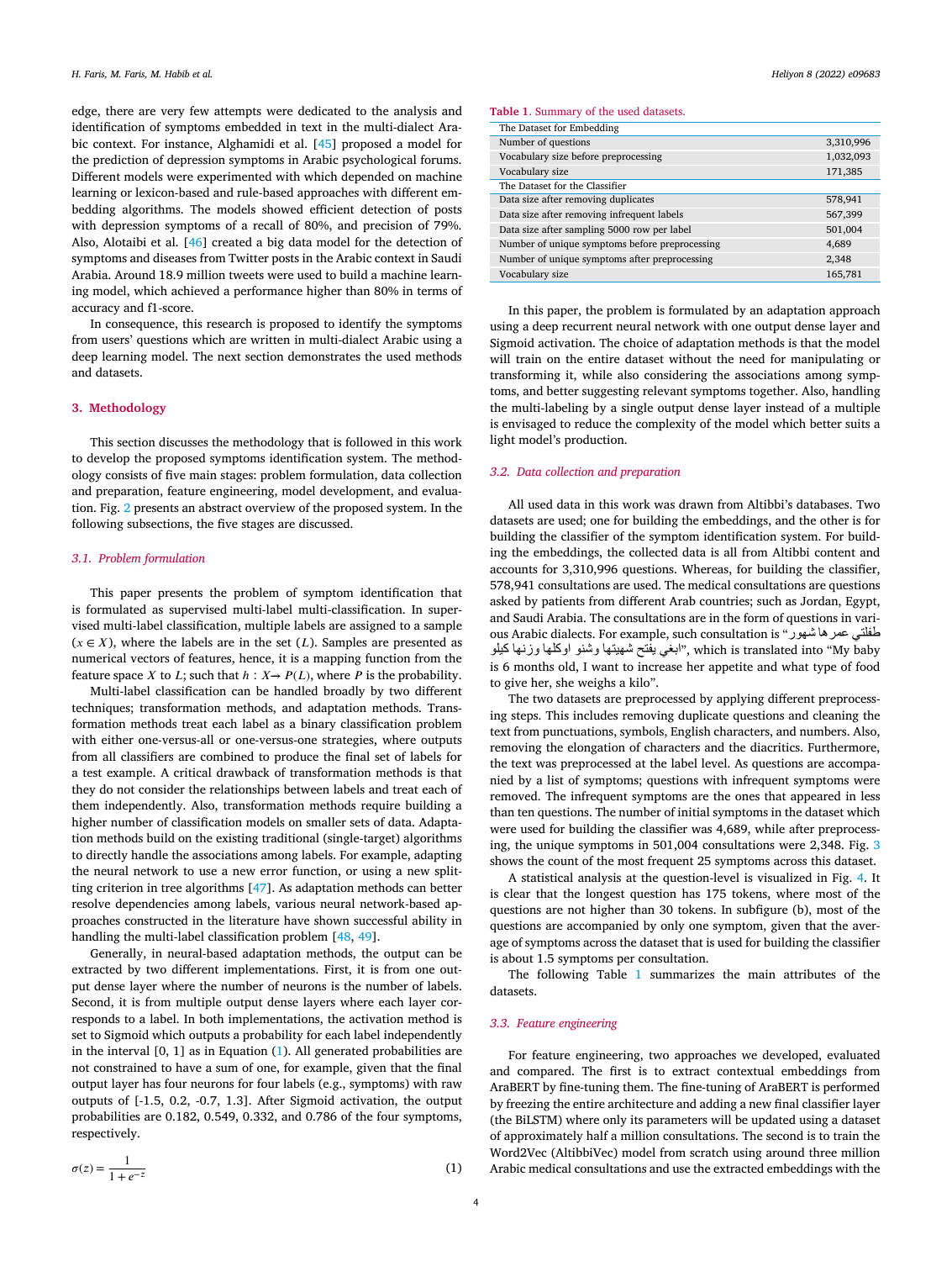<span id="page-4-0"></span>

**Fig. 2.** An illustrative description of the proposed intelligent symptom identifier.

classification dataset to train and evaluate the BiLSTM. This subsection explains and provides an overview of features engineering approaches including AraBERT and AltibbiVec models.

# *3.3.1. AraBERT embedding*

BERT as a language representation model learns deep bidirectional representations of text by jointly considering the left and right contexts. The structure of BERT is deep Transformers designed to pre-train on a huge amount of unlabeled text and learn by self-supervision when fine-tuning with labeled data. A Transformer network is a composition of two sub-networks; the encoder, and the decoder. The encoder is responsible for creating a vector representation of the input. Whereas, the decoder takes the encoder's output as input to generate the target output. BERT was developed by Google in 2018 [[49\]](#page-10-0) and used the encoder part only of the Transformer in two configurations; the base and large. Essentially, the embedding of tokens can be extracted from the last layer, any of the encoder layers, concatenating or summing all layers, or even considering only the last four layers as in [\[49](#page-10-0)].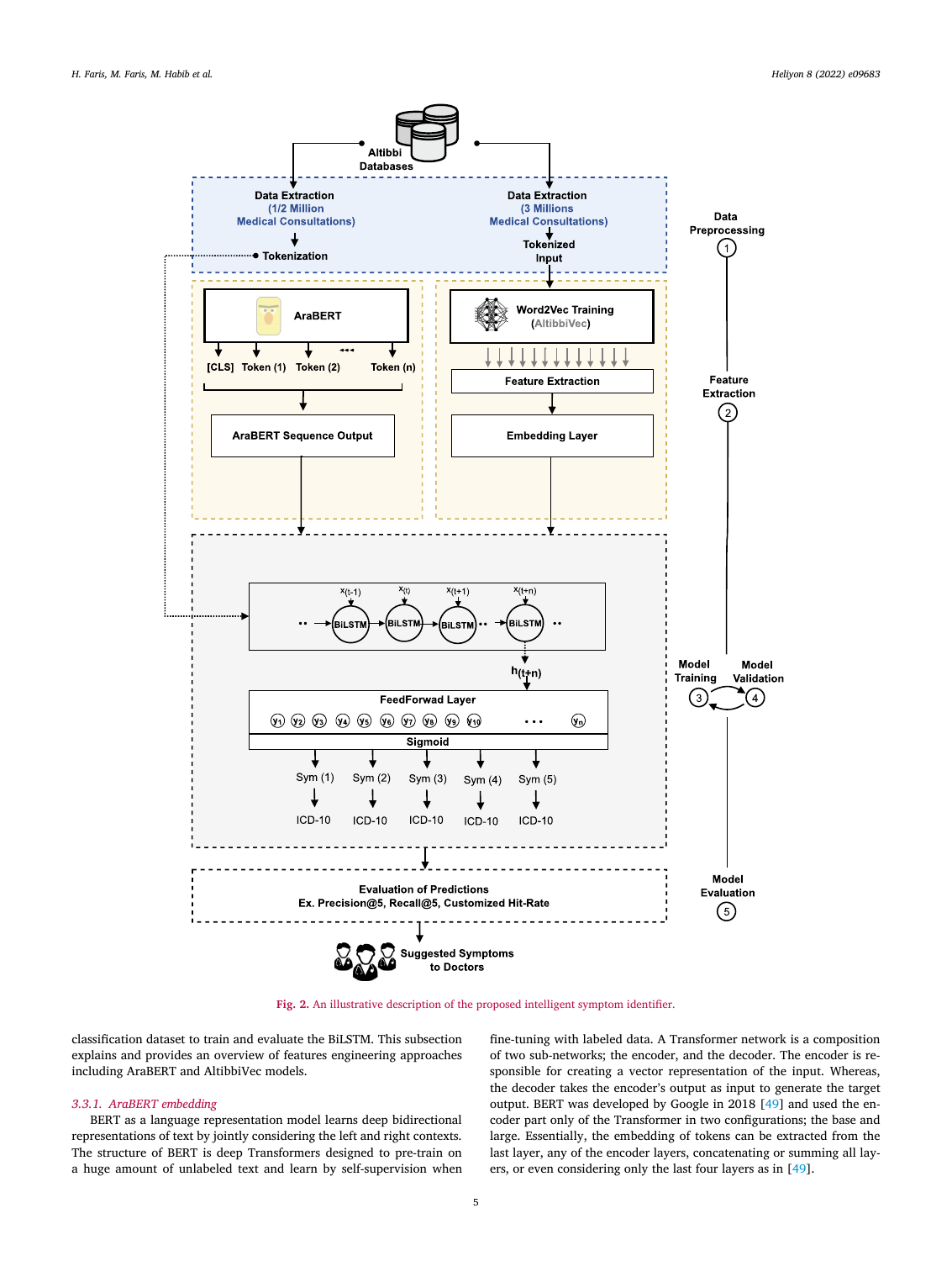<span id="page-5-0"></span>

**Fig. 3.** The frequency of the most recurring symptoms across the dataset.



**Fig. 4.** The distribution of questions lengths (a) and the number of symptoms (b).

AraBERT is a pre-trained BERT architecture in the Arabic context [\[12\]](#page-10-0). It was pre-trained on around 12 million new articles in Arabic and was evaluated on three different tasks; sentiment analysis, questionanswering, and named-entity recognition. In this paper, two versions of AraBERT were used; the AraBERT-base-v1 and AraBERT-base-v2. The main difference between the two versions is the size of the data. For the first version, the size of the data in terms of sentences is 77 million. It has 2.7 billion words and the model's size is 23 GB. Whereas, the second version, is 200 million sentences, 8.6 billion words, and 77 GB in size. Furthermore, the first version is trained across 1.2 a million steps and the second version is over 3 million steps. Meanwhile, both of them have 136 million parameters and were trained using a tensor processing unit (TPU). The two versions were fine-tuned by freezing all the entire encoding layers and updating only the weights of the final classification layer. The sequence output from the last encoder layer in AraBERT is drawn and fed into the BiLSTM layer, where this sequence contains the embedding of all its tokens.

# *3.3.2. AltibbiVec*

Embedding models convert text-based data into numerical vectors; these numeric representations of words encompass statistic and semantic relationships, where similar words which appear in the same context should have similar vector representations, and hence, a high similarity score. The Word2Vec model is a neural-based embedding model that is capable of capturing the the semantics of words. The Word2Vec model has two implementation structures: continuous bag-of-words (CBOW), and skip-gram (SG) [[50\]](#page-10-0), which both are used and implemented in this work.

AltibbiVec embedding model stands on the Word2Vec architecture and was used and compared with the AraBERT embedding. AltibbiVec is a Word2Vec embedding model that was trained from scratch based on Altibbi's medical consultations. The model was trained using around three million medical questions with 1,032,093 unique words. Also, six structures of the model were implemented with the CBOW and SG structures, at three embedding dimensions: 50, 100, and 200. AltibbiVec is used to create an embedding matrix of the tokens embedding which is then used to form the embedding layer.

#### *3.4. Classification model development*

The proposed symptoms identification system mainly consists of first the constructed embeddings, and second the classifier (BiLSTM). The extracted embeddings as mentioned in the previous subsections are used as an embedding layer and fed into the BiLSTM.

The BiLSTM has a chain structure of units, where each unit is composed of a memory cell, input gate, output gate, and forget gate. Generally, the structure of the gate includes of element-wise multiplication operator and a Sigmoid function. If the Sigmoid's output is zero means the information will be discarded, while one means the data flows. Given a time step  $t$ , the BiLSTM network takes as an input  $x_t$ , and generates at the end the hidden state *h*, that is through a Softmax or Sigmoid layer produces the output  $y_t$ . The chain structure of the BiLSTM/LSTM units and their gates can process long sequences of data and preserve relevant information by the cell state. The purpose of the cell state is to hold the information in the cell while regulating and controlling the flow of information through the gates. This ensures moving significant and relevant information through the cell and discards others. The BiL-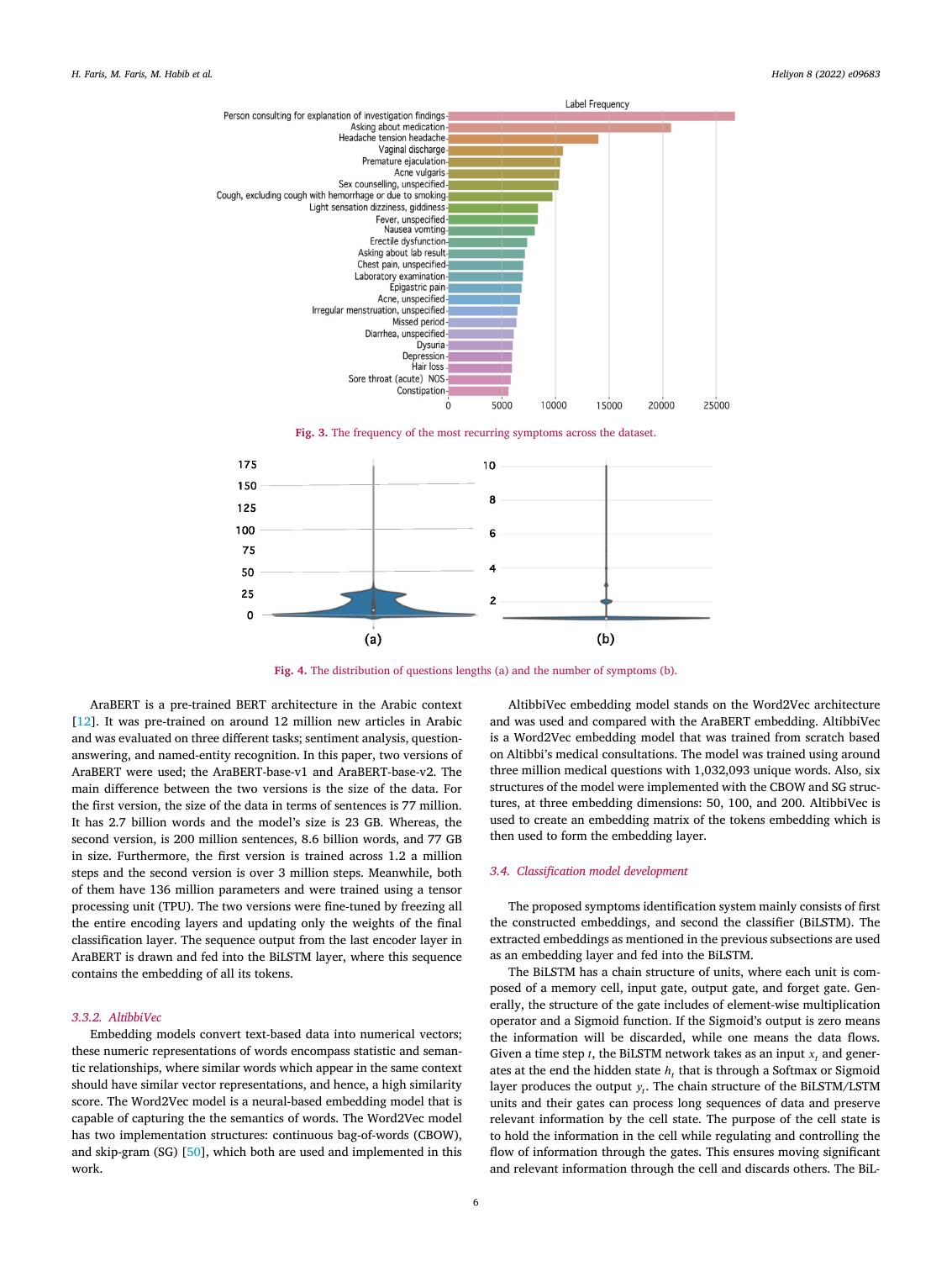STM network is constructed from forward and backward connections, which means it utilizes the previous (historical) and next (future) information in the hidden states. This makes it a suitable algorithm in this context.

In order to utilize the AraBERT embeddings, the tokens embeddings of each corresponding sequence are extracted from the last layer in AraBERT. Then, the embedding of the first token in the sequence which is the "[CLS]" is extracted and fed into the BiLSTM. The embedding of the "[CLS]" token is a contextual embedding that encodes the whole sequence. In contrast, at AltibbiVec, the learned embeddings of tokens are used to create an embedding matrix which is used to build an embedding layer for the BiLSTM. In this case of Word2Vec, the questions were tokenized using the Keras library [\[51](#page-10-0)], and the maximum sequence length was set to 50. The final classification model encompasses the embeddings from either AraBERT or AltibbiVec, the BiLSTM network, and the final output dense layer which has a number of neurons equals the number of labels. This classification model is trained and the parameters updated using the smaller dataset that is intended to build the BiLSTM classifier. A 10% of this dataset is used to evaluate the performance of the model in predicting the symptoms. This is demonstrated in the following subsection.

# *3.5. Model evaluation*

The symptoms identification model is evaluated based on two types of evaluation measures, statistical-based, including precision@ $k$ , recall@ $k$ , and a customized hit rate. As well as by depending on a subject matter expert who is a verified and certified medical coder. As the trained model identifies symptoms, the objective is to predict the most likely top- $k$  symptoms and present them to doctors. The precision presents the ratio of how many predicted symptoms are actually in the ground truth, as presented in Equation (2).

$$
Precision = \frac{1}{n} \sum_{i=1}^{n} \frac{|Y_i \cap h(x_i)|}{|h(x_i)|}
$$
\n(2)

The recall is the ratio of how many actual symptoms were predicted (as in Equation  $(3)$ ). Given that the number of examples in the testing dataset is  $n$ ,  $Y_i$  is the ground truth label,  $h(x_i)$  is the predicted value.

$$
Recall = \frac{1}{n} \sum_{i=1}^{n} \frac{|Y_i \cap h(x_i)|}{|Y_i|}
$$
(3)

The actual labels are the verified unique symptoms. However, the measures of precision and recall are calculated in the first top  $k$  symptoms instead of all of the symptoms. Besides, regarding the operations team at Altibbi, doctors prefer to see a maximum of five suggested symptoms to select from them. Therefore, the precision and recall are calculated at values of  $k$  from 1 to 5. To illustrate, given a consultation that is labeled by 3 actual symptoms and a suggested list of symptoms presented to doctors is of length 5. If only two of the five suggested symptoms are correct, then the precision@5 is (2/5) and the recall@5 is (2/3). In this regard, the model is evaluated by computing the precision@1, precision@2, precision@3, precision@4, and precision@5. Also, similarly is for the recall.

Moreover, as the number of symptoms in the ground truth across consultations varies, the testing dataset was divided into groups. So, Group (1) is labeled only by one correct symptom, Group (2) by two symptoms, and likewise up to Group (5) with five symptoms. The number of consultations in the Groups from (1) to (5) is 44,938, 4,127, 805, 176, and 35, respectively. Subsequently, the model was evaluated based on a customized hit rate metric. The calculation of the customized hit rate is based on groups of data  $G$  and the probability of prediction  $P$ . Hence, the model predicts the likelihood of predicting correctly all the expected symptoms given the number of actual symptoms. For example, at G2, the actual expected symptoms are two, the probabilities of predicting at least one of them and two of them correctly are computed. In



**Fig. 5.** A demonstration of deploying the symptoms identification model to production in Altibbi.

this regard, for (G1, P1); the hit rate is predicting the one actual symptom correctly averaged over all the samples in G1. Also, for (G4, P3) is the rate of predicting at least three symptoms correctly over all samples in G4.

In addition, the model was evaluated manually by expert doctors who compared the model's suggested symptoms with the symptoms assigned by general practitioners for a sample of consultations. The model is deployed on Altibbi's mobile app for general practitioners to use. A screenshot of the deployed model is shown in Fig. 5. After finishing the chat or the call with the patient, the doctor fills a recommendation with symptoms, diagnoses, required labs, and medications. During this, suggested symptoms from the model are displayed for general practitioners to select from. A sample of 500 consultations was provided to expert doctors for evaluation. The consultations have the actual correct symptoms assigned by general practitioners and the suggested list of symptoms from the model. The role of experts was to check if any of the suggested symptoms were correct and met the actual symptoms labeled by the general practitioner.

# **4. Experiments and results**

This section presents two main experiments at the feature engineering level; the first is to extract contextual features from the AraBERT model and then fine-tune a BiLSTM classification layer. The second is to use AltibbiVec embedding model for feature engineering and then to fine-tune the BilSTM network, too. The implemented experiments were evaluated using precision, recall, and a customized hit rate. The following subsections will present the configuration settings to implement the experiments and a discussion of the results.

#### *4.1. Experimental setup*

The structure of the model consists of an embedding layer, a BiLSTM layer, and a dense output layer. Different embedding models were experimented with and compared to AraBERT. Primarily, this includes the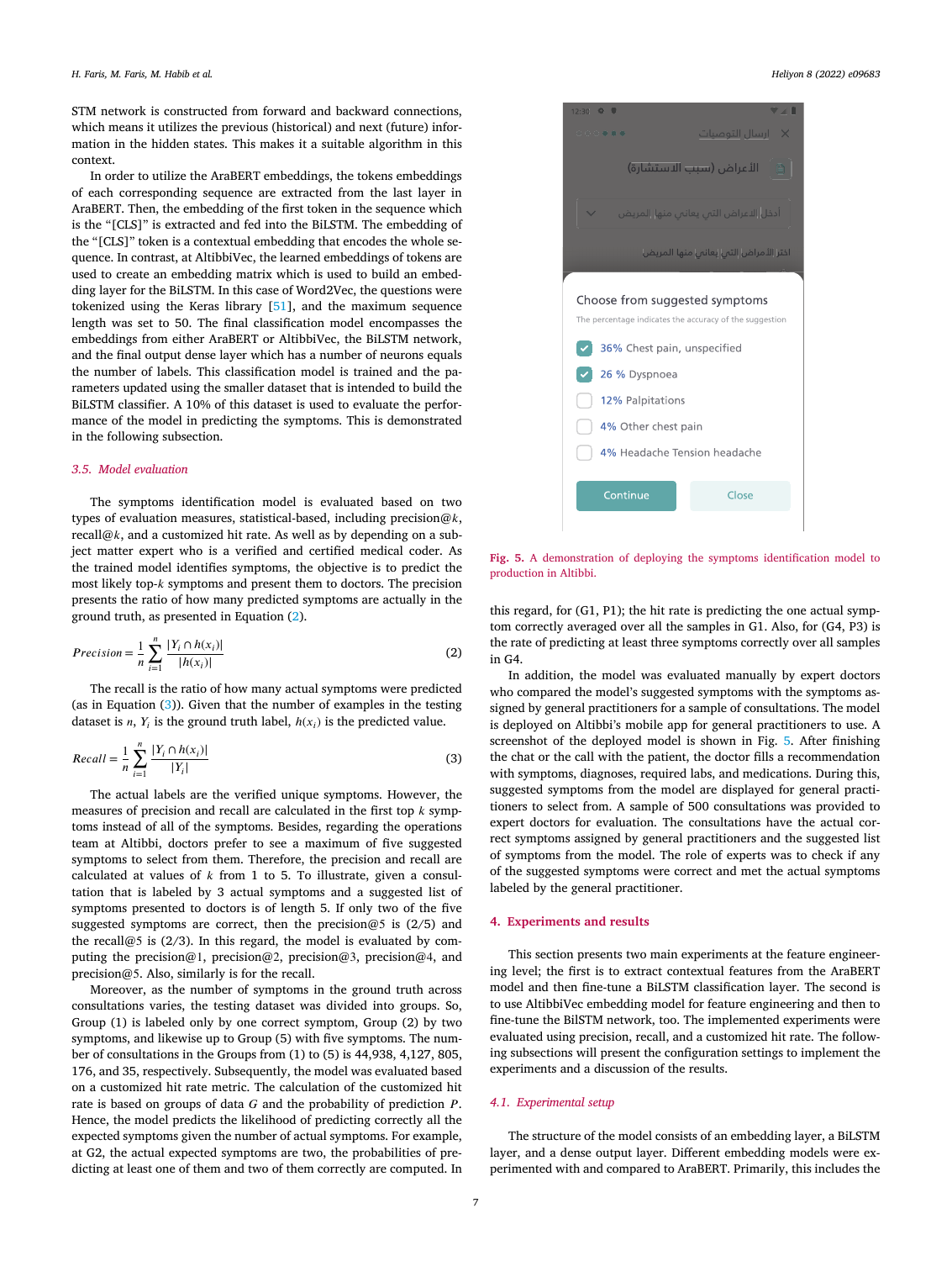<span id="page-7-0"></span>

**Fig. 6.** A description of the designed methodology. In which, different dimensions of the embedding models are used, i.e., 768 for AraBERT and (50, 100, 200) for AltibbiVec.

**Table 2**. Parameters settings for fine-tuning AraBERT. **Keys:** (L.R.) is the learning rate, (B.S.) is the batch size, (M.T.C) is the maximum token count, and (Dim.) is the embedding dimension.

| Parameters | Value          |
|------------|----------------|
| Optimizer  | Adam           |
| L.R.       | 0.001          |
| Activation | Sigmoid        |
| Epochs     | 10             |
| B.S.       | 128            |
| LOSS       | <b>BCELoss</b> |
| M.T.C      | 200            |
| Dim.       | 768            |

**Table 3**. Parameters settings for AltibbiVec.

| Parameters              | Value |
|-------------------------|-------|
| Window size             | 40    |
| Minimum count frequency | 5     |
| Down sampling           | 0.01  |
| Epochs                  | 30    |
|                         |       |

original two versions of AraBERT, and other versions of AltibbiVec at CBOW and SG structures at three different dimensions (i.e., 50, 100, and 200). Table 2 shows the parameters' settings for fine-tuning AraBERT. Initially, AraBERT embeddings were extracted from the base version of the model and the last encoder layer. The input of the embedding layer is a tensor of first the batch size, the sequence length, and the embedding dimension.

Regarding AltibbiVec, Table 3 recaps the attributes used in training AltibbiVec. The words with a frequency less than five were dropped, and the context of words was captured at a window size of 40 according to Silberztein et al. [\[52\]](#page-11-0). Furthermore, the number of training epochs was set to 30.

For BiLSTM, the optimizer is set to Adam, the number of BiLSTM layers is one, the activation function is Sigmoid, the number of epochs is 50, the batch size is 128, and the loss function is the Binary\_Crossentropy. Additionally, as the number of LSTM units influences the performance, the BiLSTM is tuned based on ten different numbers of units as presented in Table 4. For which, the evaluation is based on a customized hit rate metric. It is clear from the table that the hit rate increases slightly as the units increase up to 40 where then it relatively remains

**Table 4**. The results of fine-tuning BiLSTM based on the number of units.

| pased on the number of units. |        |
|-------------------------------|--------|
| No. of Units                  | Recall |
| 8                             | 0.442  |
| 16                            | 0.496  |
| 24                            | 0.514  |
| 32                            | 0.518  |
| 40                            | 0.523  |
| 48                            | 0.523  |
| 56                            | 0.529  |
| 64                            | 0.525  |
| 72                            | 0.529  |
| 80                            | 0.522  |

constant at approximately 52%. Moreover, when the units were 56 or 72, the model had an equal and maximum hit rate of 52.9%. The hit rate is computed and will be presented in the next subsection on different precision levels. Since increasing the number of units also increases the model's complexity, so the number of units was set to a minimum of 56.

The neurons in the last linear dense layer are the number of unique symptoms with the Sigmoid function. However, the highest five probable symptoms are selected and mapped to the ICD-10 codes. At Altibbi, the tenth Australian modified version of the ICD-10-AM codes is used. Fig. 6 shows the structure of the methodology, where  $n$  is the number of labels.

Conventionally, for training the classifier, the fine-tuning dataset was divided into three proportions: 80%, 10%, and 10% for training, validating, and testing, respectively. This division is very common in the literature [[33,](#page-10-0) [53](#page-11-0)].

Regarding the environmental settings, the Keras [\[51\]](#page-10-0) deep-learning framework is used. Also, all experiments were implemented using Python (3.7) on Ubuntu-1804-bionic-64 cloud server, the memory is 64 GB, and the processor is Intel(R) Core(TM) i7-7700 with a speed of 3.6 GHz. Whereas, the GPU model is GeForce GTX 1080 of 8 GB.

# *4.2. Results and discussion*

This section discusses the results of BiLSTM at different embedding dimensions and models in terms of precision, recall, and customized hit rate.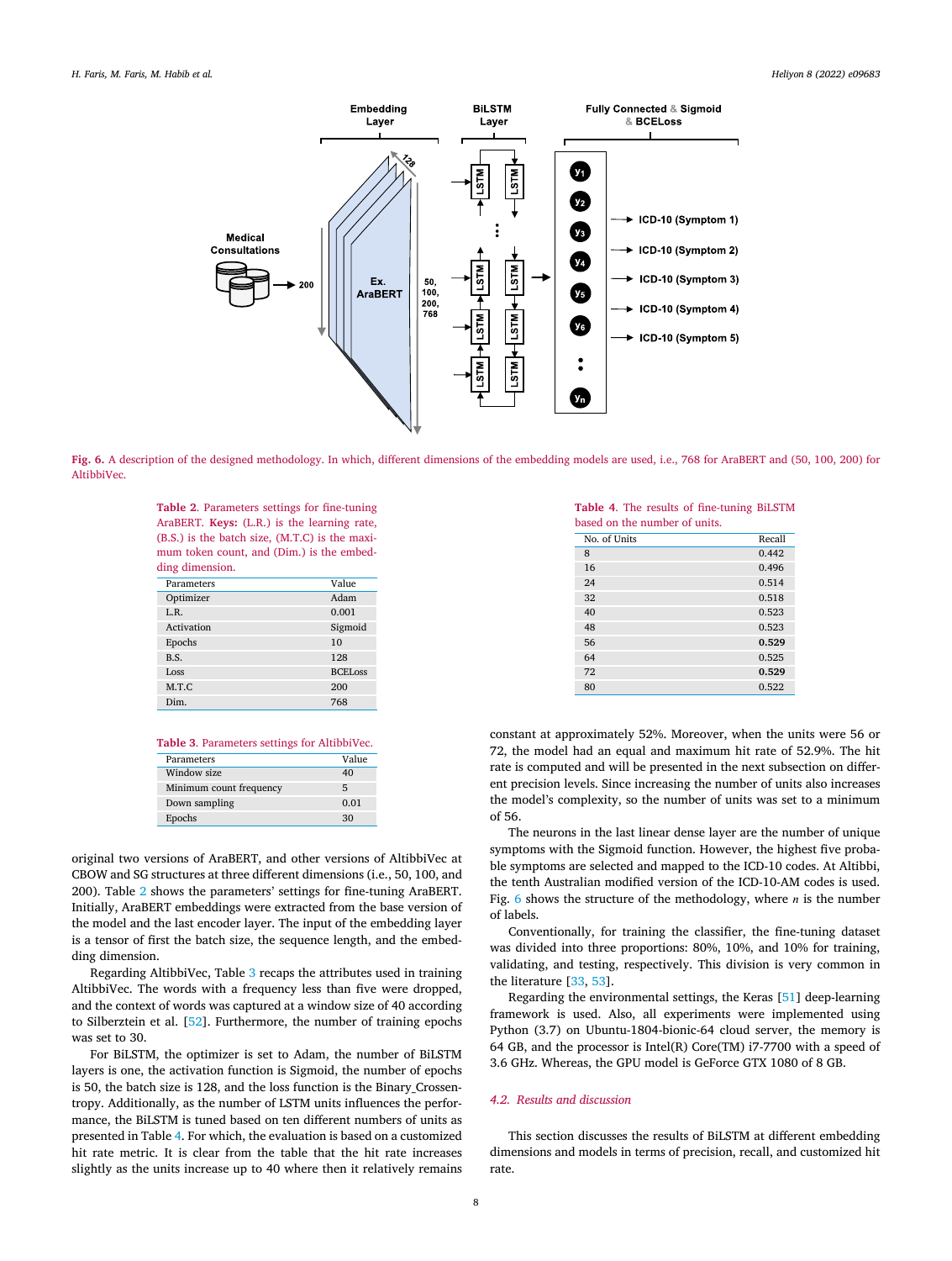# **Table 5**. The evaluation results based on precision and recall.

| Model           | Dim. | Metric    | G1    | G2    | G <sub>3</sub> | G <sub>4</sub> | G5    |
|-----------------|------|-----------|-------|-------|----------------|----------------|-------|
| Word2Vec-SG     | 50   | Precision | 0.266 | 0.310 | 0.319          | 0.351          | 0.291 |
|                 |      | Recall    | 0.527 | 0.453 | 0.402          | 0.371          | 0.291 |
| Word2Vec-SG     | 100  | Precision | 0.267 | 0.312 | 0.328          | 0.331          | 0.320 |
|                 |      | Recall    | 0.541 | 0.468 | 0.410          | 0.384          | 0.326 |
| Word2Vec-SG     | 200  | Precision | 0.268 | 0.312 | 0.321          | 0.345          | 0.291 |
|                 |      | Recall    | 0.544 | 0.472 | 0.405          | 0.381          | 0.291 |
| Word2Vec-CBOW   | 50   | Precision | 0.255 | 0.304 | 0.308          | 0.337          | 0.309 |
|                 |      | Recall    | 0.516 | 0.453 | 0.393          | 0.384          | 0.309 |
| Word2Vec-CBOW   | 100  | Precision | 0.259 | 0.300 | 0.309          | 0.344          | 0.291 |
|                 |      | Recall    | 0.518 | 0.450 | 0.392          | 0.369          | 0.286 |
| Word2Vec-CBOW   | 200  | Precision | 0.257 | 0.301 | 0.304          | 0.325          | 0.269 |
|                 |      | Recall    | 0.517 | 0.448 | 0.389          | 0.374          | 0.263 |
| AraBERT-base-v1 | 768  | Precision | 0.243 | 0.304 | 0.312          | 0.330          | 0.291 |
|                 |      | Recall    | 0.481 | 0.441 | 0.395          | 0.369          | 0.291 |
| AraBERT-base-v2 | 768  | Precision | 0.232 | 0.290 | 0.306          | 0.321          | 0.291 |
|                 |      | Recall    | 0.444 | 0.418 | 0.385          | 0.364          | 0.291 |

**Table 6**. The performance of the BiLSTM model over groups of data based on the number of symptoms.

| Model           | Dim. | Group                | <b>Hit Rate</b> |                |                                   |                          |                          |         |
|-----------------|------|----------------------|-----------------|----------------|-----------------------------------|--------------------------|--------------------------|---------|
|                 |      |                      | P1              | P <sub>2</sub> | P3                                | P <sub>4</sub>           | P <sub>5</sub>           | Overall |
|                 |      | G1                   | 0.541           | ÷.             | $\overline{a}$                    |                          |                          |         |
|                 |      | G <sub>2</sub>       | 0.698           | 0.238          | $\overline{\phantom{a}}$          | $\overline{\phantom{a}}$ | ÷,                       |         |
| Word2Vec-SG     | 50   | G <sub>3</sub>       | 0.781           | 0.378          | 0.072                             | $\blacksquare$           |                          |         |
|                 |      | G4                   | 0.898           | 0.489          | 0.176                             | 0.011                    |                          |         |
|                 |      | G <sub>5</sub>       | 0.771           | 0.514          | 0.171                             | 0.000                    | 0.000                    | 0.532   |
|                 |      | G1                   | 0.541           | ÷.             | ÷.                                | ÷,                       |                          |         |
|                 |      | G <sub>2</sub>       | 0.696           | 0.240          | $\overline{\phantom{0}}$          | $\overline{\phantom{a}}$ | $\overline{\phantom{a}}$ |         |
| Word2Vec-SG     | 100  | G3                   | 0.791           | 0.371          | 0.066                             | ÷.                       |                          |         |
|                 |      | G4                   | 0.881           | 0.477          | 0.153                             | 0.023                    |                          |         |
|                 |      | G <sub>5</sub>       | 0.771           | 0.571          | 0.229                             | 0.029                    | 0.000                    | 0.532   |
|                 |      | G1                   | 0.544           | ÷.             | ÷,                                | $\overline{\phantom{a}}$ | $\centerdot$             |         |
|                 |      | G <sub>2</sub>       | 0.708           | 0.236          | $\overline{\phantom{a}}$          | $\overline{\phantom{a}}$ |                          |         |
| Word2Vec-SG     | 200  | G <sub>3</sub>       | 0.779           | 0.358          | 0.077                             | $\overline{\phantom{a}}$ |                          |         |
|                 |      | G4                   | 0.898           | 0.443          | 0.165                             | 0.017                    |                          |         |
|                 |      | G <sub>5</sub>       | 0.771           | 0.457          | 0.200                             | 0.029                    | 0.000                    | 0.535   |
|                 |      | G <sub>1</sub>       | 0.516           | ÷.             | ÷.                                | $\overline{\phantom{a}}$ | $\centerdot$             |         |
|                 |      | G <sub>2</sub>       | 0.684           | 0.221          | $\overline{\phantom{0}}$          | $\overline{\phantom{m}}$ |                          |         |
| Word2Vec-CBOW   | 50   | G <sub>3</sub>       | 0.779           | 0.343          | 0.057                             | $\overline{\phantom{0}}$ |                          |         |
|                 |      | G4                   | 0.869           | 0.483          | 0.165                             | 0.017                    | ä,                       |         |
|                 |      | G <sub>5</sub>       | 0.771           | 0.486          | 0.229                             | 0.057                    | 0.000                    | 0.508   |
|                 |      | G1                   | 0.524           |                | $\frac{1}{2}$                     | $\overline{\phantom{a}}$ | L,                       |         |
|                 |      | G <sub>2</sub>       | 0.686           | 0.225          | $\overline{\phantom{a}}$          | ÷,                       |                          |         |
| Word2Vec-CBOW   | 100  | G3                   | 0.771           | 0.347          | 0.056                             |                          |                          |         |
|                 |      | G4                   | 0.875           | 0.443          | 0.148                             | 0.023                    |                          |         |
|                 |      | G <sub>5</sub>       | 0.743           | 0.486          | 0.200                             | 0.029                    | 0.000                    | 0.515   |
|                 |      | G1                   | 0.517           |                |                                   |                          |                          |         |
|                 |      | G <sub>2</sub>       | 0.683           | 0.222          | $\overline{\phantom{a}}$          |                          |                          |         |
| Word2Vec-CBOW   | 200  | G <sub>3</sub><br>G4 | 0.770<br>0.892  | 0.352<br>0.449 | 0.055<br>0.153                    | 0.017                    |                          |         |
|                 |      | G <sub>5</sub>       | 0.771           | 0.400          | 0.143                             | 0.029                    | ÷,<br>0.000              | 0.509   |
|                 |      |                      |                 | ÷.             |                                   |                          |                          |         |
|                 |      | G1<br>G <sub>2</sub> | 0.545<br>0.719  | 0.262          | ÷,                                | $\overline{\phantom{a}}$ | $\overline{a}$           |         |
| AraBERT-base-v1 | 768  | G <sub>3</sub>       | 0.813           | 0.425          | $\overline{\phantom{0}}$<br>0.084 |                          |                          |         |
|                 |      | G4                   | 0.795           | 0.384          | 0.086                             | 0.016                    |                          |         |
|                 |      | G <sub>5</sub>       | 0.872           | 0.615          | 0.154                             | 0.026                    | 0.000                    | 0.537   |
|                 |      | G <sub>1</sub>       | 0.574           |                |                                   |                          |                          |         |
|                 |      | G <sub>2</sub>       | 0.730           | 0.265          |                                   |                          |                          |         |
| AraBERT-base-v2 | 768  | G <sub>3</sub>       | 0.806           | 0.391          | 0.088                             |                          |                          |         |
|                 |      | G4                   | 0.881           | 0.483          | 0.148                             | 0.017                    |                          |         |
|                 |      | G <sub>5</sub>       | 0.771           | 0.571          | 0.257                             | 0.057                    | 0.000                    | 0.564   |

Table 5 presents the precision and recall at different embedding models and different dimensions across G1, G2, G3, G4, and G5. The best results are highlighted with boldface style. The Word2Vec at the SG structure shows the best precision at dimension (200) at G1 with (26.8%). At G2, the SG structure attained the same results at dimensions: 100 and 200 with a precision of 31.2%. Regarding G3 and G5, the best results obtained when the dimension is 100 with the precision are 32.8%, 32.0%, respectively. The G4 group gained the best precision when the SG structure was 50 with 35.1%. Regarding the recall, G1 and G2 obtained the best results when the SG dimension is 200 with values of 54.4% and 47.2%, respectively. However, for G3, G4, and G5; the best recall is obtained when the dimension is 100 with recall values of 41.0%, 38.4%, and 32.6%. Generally, when comparing the SG with the CBOW structure, the SG demonstrated a better performance in terms of precision and recall. In contrast, in the two versions of the AraBERT model, AraBERT showed a slight decrease in the performance over precision and recall.

Table 6 displays the results of the customized hit rate metric for BiL-STM at AraBERT, different structures and dimensions of Word2Vec, and across groups of data. The acronym  $G1$  denotes the group of data with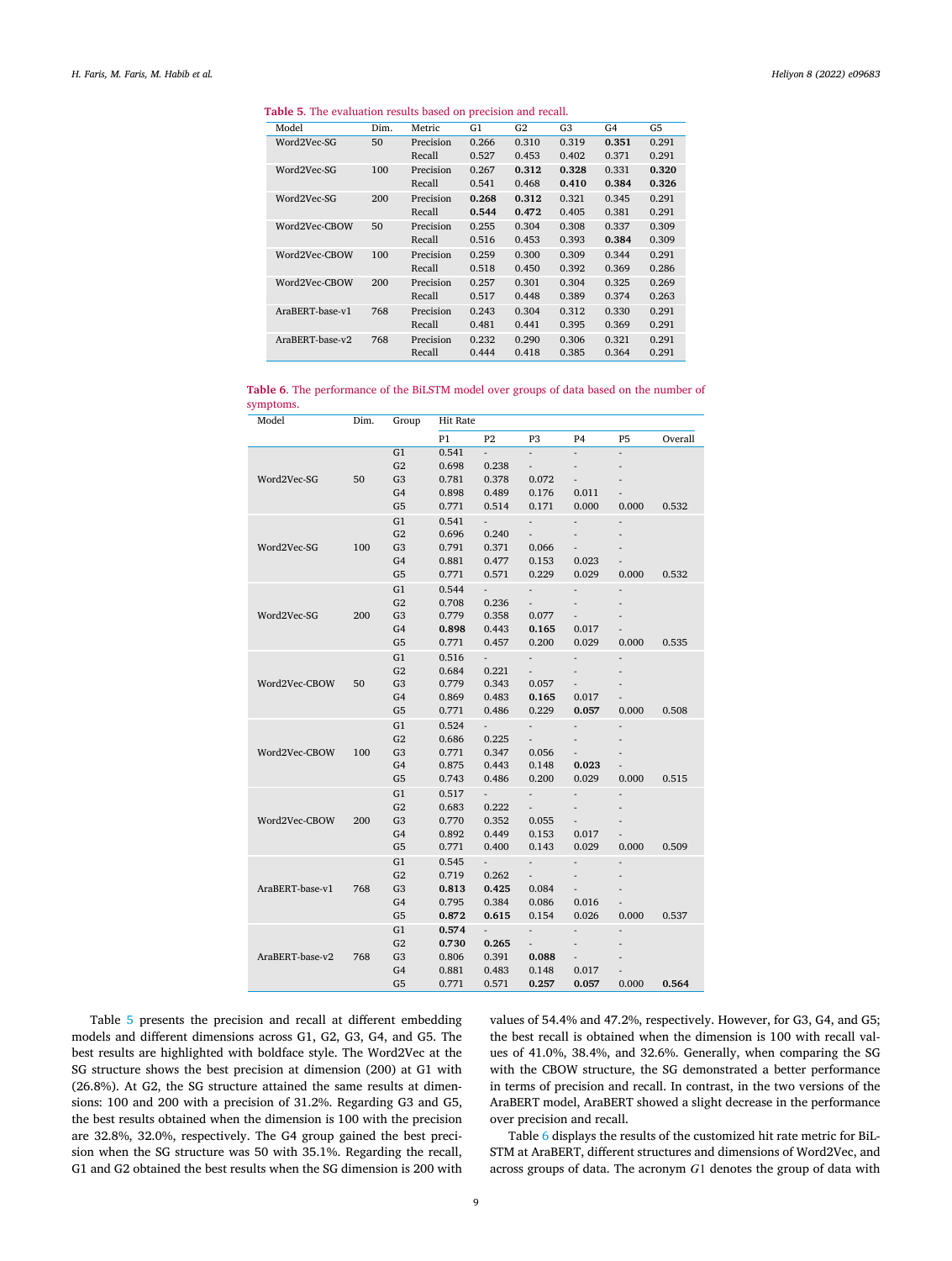<span id="page-9-0"></span>one actual symptom,  $P1$  is the probability of predicting this one symptom correctly,  $P2$  is the probability of predicting the two symptoms correctly, and so on. Regarding the overall hit rate, the SG structure of Word2Vec at dimension 200 achieved 53.5%. Whereas AraBERT-basev1 attained a slightly highest hit rate of 53.7%, and AraBERT-base-v2 attained the highest of 56.4%. Even that, regarding Word2Vec, the SG structure at dimensions 50 and 100 performed slightly the same by having 53.2%. Roughly, the SG structure was better than the CBOW structure. Whilst, AraBERT was better than the SG and CBOW. Considering Group (1) of the dataset, the probability of predicting the actual symptom correctly was the highest at the second version of AraBERT base model (57.4%). The SG at dimension 200 achieved almost similar to AraBERT by having 54.4%. Similarly was the AraBERT-base-v2 which had a hit rate of 54.5%. Also, the SG at dimensions 50 and 100 was gaining relatively close to (54.1%). Increasing the dimension of the SG model did not dramatically influence the hit rate at  $P1$ . Comparably is for the CBOW, where the best was at dimension 100 of 52.4%.

For the second group (G2), the AraBERT-base-v2 model achieved the best hit rate at P1 of 73.0%. Whereas AraBERT-base-v1 attained a hit rate of 71.9%. Besides, the SG structure at dimension 200 gained a recall metric of 70.8%. The SG structure at lower dimensions demonstrated a trivial decrease which was having approximately 69% of recall. Regarding the CBOW structure at G2 and  $P1$ , it attained slightly less recall metric than the SG by having roughly (68%). Generally at  $P2$  regardless of the embedding structure or dimension, predicting the actual two symptoms correctly is considerably less, which is on average 23% for the Word2Vec and 26% for AraBERT. The highest hit rate at  $P2$  was 26.5% by AraBERT-base-v2. For the third group (G3), when the number of symptoms increases, the recall decreases. The highest recall at  $P1$  was by the AraBERT-base-v1 of 81.3%, while its second version was 80.6%. Next is the SG structure at dimension 100 (79.1%). Generally, when comparing the SG structure with the CBOW, the SG achieved better performance than the CBOW with a recall of an average of (77.3%). For 2, the SG achieved almost 36.9% regardless of the dimension, while the CBOW achieved an average of 34.7%. However, the AraBERT-basev1 gained the best of a hit rate of 42.5%. As it might be anticipated,  $P3$ has lower recall values that are less than 10%. Considering what has been mentioned, AraBERT achieved at least better than others. Predicting the three actual symptoms correctly in regards to  $G3$  is much harder for the model. However, having one symptom predicted correctly is of a recall of about 81%.

Regarding Group  $(4)$ , the probability of  $P1$  is generally higher than other groups with fewer symptoms. On average, the hit rate was 87.3%. Further, it was the highest at  $P1$  by the SG structure of 89.8%. Markedly, dimensions 50 and 200 obtained the same maximum recall (89.8%). The CBOW performed approximately similar to the SG by having 89.2% at dimension 200. Whereas, the AraBERT-base version 1 and 2 achieved 79.5%, 88.1%, respectively. Regarding P2, it was better on average than  $P2$  for the groups of fewer symptoms. Almost, the average performance of the models at  $P2$  is 45.6%. The SG structure at dimension 50 attained the best hit rates at  $P2$  and  $P3$ , which were 48.9%, and 17.6%, respectively. For P4, the probabilities decrease dramatically to less than  $2\%$ . Finally, at Group (5) and  $P1$ , the average recall was 78.0%, where the highest was 87.2% by the AraBERT-basev1 model. At  $P2$ , almost the recall was 51.3%, while it was the highest by the AraBERT-base-v1 model of  $61.5\%$ . For  $P3$ , the AraBERT-basev2 achieved the best hit rate of 25.7%. The SG (dimension=100) and CBOW (dimension=50) obtained the same and the posterior best hit rate of 22.9%. Regarding  $P4$ , the recall metric declined to approximately less than  $6\%$ . Drastically, at  $P5$  the model failed to predict all the five symptoms correctly.

To conclude, for the Word2Vec model, the SG structure showed slightly better performance in terms of hit rate than the CBOW. Furthermore, optimizing the dimension parameter did not improve significantly the hit rate, where it was fluctuating smoothly. Moreover, regardless of the number of actual symptoms, the model was able to

**Table 7**. The precision and recall based on the manual evaluation. **Keys:** A.S.C is the average number of symptoms identified correctly per consultation, and A.L.O.S is at least one symptom identified correctly.

| Metric    | Value |
|-----------|-------|
| Recall    | 0.706 |
| Precision | 0.233 |
| A.S.C.    | 1.164 |
| A.I.O.S   | 0.711 |

predict correctly at least one correct symptom for most of the consultations. In addition to this, the evaluation of AraBERT and Word2Vec shows comparable results for AraBERT at  $G1$ ,  $G2$ ,  $G3$ , and  $G5$  for  $P1$ and  $P2$  considering the customized hit rate metric.

The results of the manual evaluation which was conducted by expert doctors are presented in Table 7. It shows the overall precision and recall of 500 evaluated consultations. The model performed successfully with an overall recall of 70.6% and precision of 23.3%. The low precision is due to that it is always computed by dividing by 5 regardless of the number of actual symptoms assigned to the corresponding consultations. Moreover, the model could predict at least one symptom correctly (71.1%) over the entire dataset disregarding the number of actual symptoms. Given that the average number of actual symptoms in the 500 consultations is 1.593, whereas, the average number of identified symptoms by the model is 1.164. This shows a promising ability of the model in predicting and identifying the possible symptoms in such rich and multi-dialectical language.

# **5. Conclusion**

This work targeted the identification of symptoms for text-based medical consultations in a multi-dialect Arabic language context. Altibbi as a digital health platform was referred to as a case study and a source of a huge number of consultations. Two datasets were used, one for learning the embedding, and the other for training the BiLSTM classification model. The AraBERT is used to construct contextual embedding and is compared with the Word2Vec at different dimensions and structures. Evaluating the model based on precision, recall, and a customized hit rate revealed a successful ability to predict at least one of the symptoms correctly with slightly superior performance with the AraBERT embedding. The experiments also show that relying merely on the text of the medical questions as a source of features showed salient results to proceed into actual deployment. As future work, pre-training the BERT model from scratch using Altibbi's content and using it as an embedding model is of significant interest to improve the performance of the symptom extraction model. Also, enhancing the model's performance with other sources of data such as chat and call information is envisaged to boost the model capability.

#### **Declarations**

#### *Author contribution statement*

Hossam Faris: Conceived and designed the experiments; Analyzed and interpreted the data; Contributed reagents, materials, analysis tools or data; Wrote the paper.

Mohammad Faris: Conceived and designed the experiments; Performed the experiments; Analyzed and interpreted the data.

Maria Habib; Conceived and designed the experiments; Wrote the paper.

Alaa Alomari: Contributed reagents, materials, analysis tools or data.

#### *Funding statement*

This research did not receive any specific grant from funding agencies in the public, commercial, or not-for-profit sectors.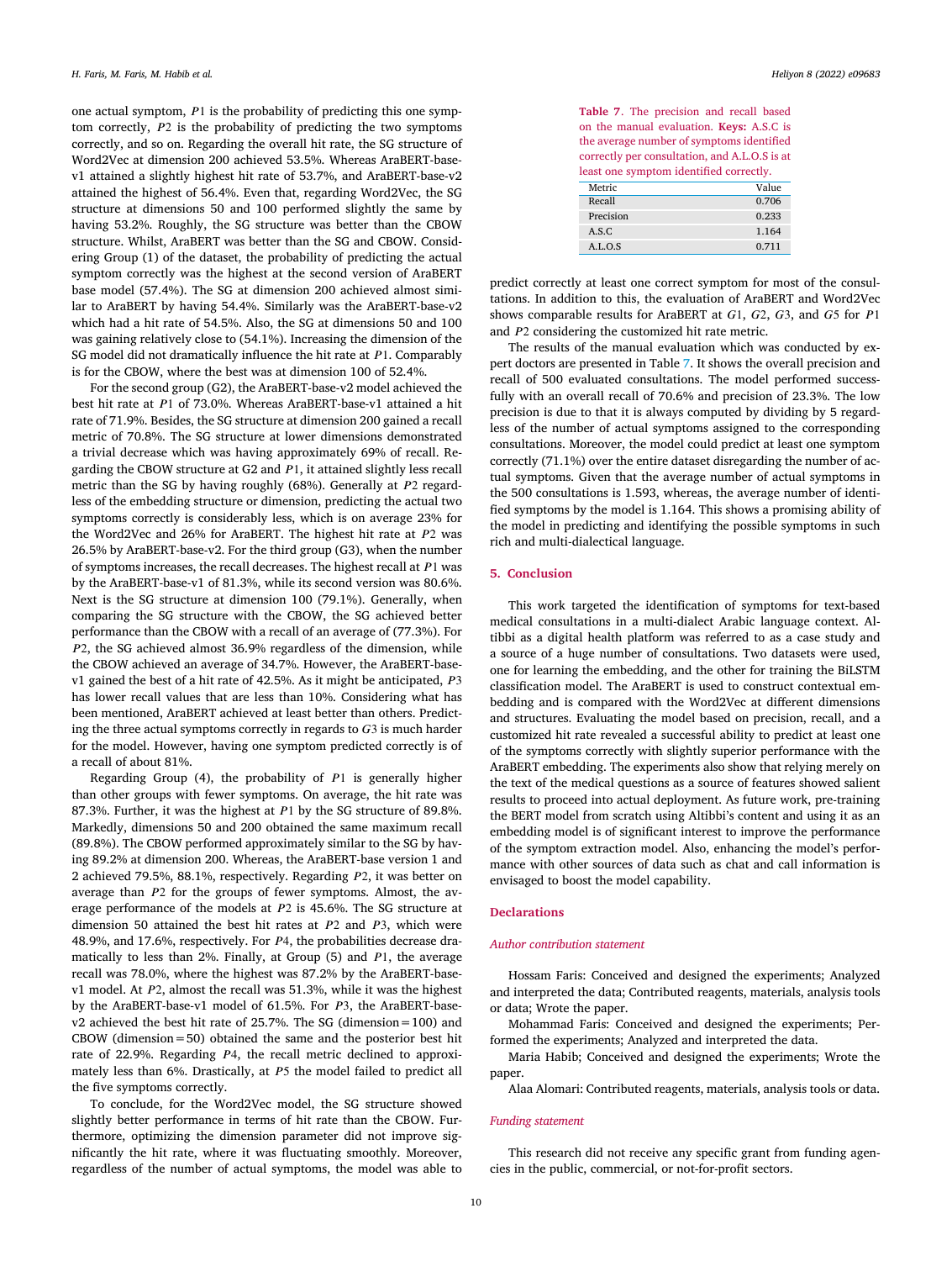### <span id="page-10-0"></span>*Data availability statement*

The data that has been used is confidential.

### *Declaration of interests statement*

The authors declare no conflict of interest.

#### **References**

- [1] R.F. Mansour, N.O. Aljehane, An optimal [segmentation](http://refhub.elsevier.com/S2405-8440(22)00971-9/bibF54D45F65C497898003A38D4943C0BA7s1) with deep learning based inception network model for intracranial [hemorrhage](http://refhub.elsevier.com/S2405-8440(22)00971-9/bibF54D45F65C497898003A38D4943C0BA7s1) diagnosis, Neural Comput. Appl. [\(2021\)](http://refhub.elsevier.com/S2405-8440(22)00971-9/bibF54D45F65C497898003A38D4943C0BA7s1) 1–13.
- [2] B. Wu, A. Liang, H. Zhang, T. Zhu, Z. Zou, D. Yang, W. Tang, J. Li, J. Su, [Application](http://refhub.elsevier.com/S2405-8440(22)00971-9/bibC1BC3F3B6BF4523417A0AF776AE686DBs1) of conventional uav-based [high-throughput](http://refhub.elsevier.com/S2405-8440(22)00971-9/bibC1BC3F3B6BF4523417A0AF776AE686DBs1) object detection to the early diagnosis of pine wilt disease by deep [learning,](http://refhub.elsevier.com/S2405-8440(22)00971-9/bibC1BC3F3B6BF4523417A0AF776AE686DBs1) For. Ecol. Manag. 486 (2021) 118986.
- [3] W.-J. Chang, L.-B. Chen, M.-C. Chen, Y.-C. Chiu, J.-Y. Lin, [Scalpeye:](http://refhub.elsevier.com/S2405-8440(22)00971-9/bib44525D62F1A973CB55989CBB197D52B7s1) a deep learningbased scalp hair [inspection](http://refhub.elsevier.com/S2405-8440(22)00971-9/bib44525D62F1A973CB55989CBB197D52B7s1) and diagnosis system for scalp health, IEEE Access 8 (2020) [134826–134837.](http://refhub.elsevier.com/S2405-8440(22)00971-9/bib44525D62F1A973CB55989CBB197D52B7s1)
- [4] M. [Polignano,](http://refhub.elsevier.com/S2405-8440(22)00971-9/bib5B9340648F636429E60F4DFD590F7119s1) V. Suriano, P. Lops, M. de Gemmis, G. Semeraro, A study of machine [learning](http://refhub.elsevier.com/S2405-8440(22)00971-9/bib5B9340648F636429E60F4DFD590F7119s1) models for clinical coding of medical reports at codiesp 2020, in: CLEF [\(Working](http://refhub.elsevier.com/S2405-8440(22)00971-9/bib5B9340648F636429E60F4DFD590F7119s1) Notes), 2020.
- [5] A. Chen, L. Zhu, H. Zang, Z. Ding, S. Zhan, [Computer-aided](http://refhub.elsevier.com/S2405-8440(22)00971-9/bib0644AE5B3CD29CADC1EFDEF619C9E1C5s1) diagnosis and decisionmaking system for medical data [analysis:](http://refhub.elsevier.com/S2405-8440(22)00971-9/bib0644AE5B3CD29CADC1EFDEF619C9E1C5s1) a case study on prostate mr images, J. Manag. Sci. Eng. 4 (4) (2019) [266–278.](http://refhub.elsevier.com/S2405-8440(22)00971-9/bib0644AE5B3CD29CADC1EFDEF619C9E1C5s1)
- [6] B.G. Arndt, J.W. Beasley, M.D. [Watkinson,](http://refhub.elsevier.com/S2405-8440(22)00971-9/bib94D76C4DA5CE00F56917A60FDA425028s1) J.L. Temte, W.-J. Tuan, C.A. Sinsky, V.J. Gilchrist, Tethered to the ehr: primary care physician workload [assessment](http://refhub.elsevier.com/S2405-8440(22)00971-9/bib94D76C4DA5CE00F56917A60FDA425028s1) using ehr event log data and time-motion [observations,](http://refhub.elsevier.com/S2405-8440(22)00971-9/bib94D76C4DA5CE00F56917A60FDA425028s1) Ann. Fam. Med. 15 (5) (2017) [419–426.](http://refhub.elsevier.com/S2405-8440(22)00971-9/bib94D76C4DA5CE00F56917A60FDA425028s1)
- [7] H. Faris, M. Habib, M. Faris, H. Elayan, A. Alomari, An intelligent [multimodal](http://refhub.elsevier.com/S2405-8440(22)00971-9/bib994B202B4D421F8E7D1B404AF7D13F48s1) medical diagnosis system based on patients' medical questions and [structured](http://refhub.elsevier.com/S2405-8440(22)00971-9/bib994B202B4D421F8E7D1B404AF7D13F48s1) symptoms for [telemedicine,](http://refhub.elsevier.com/S2405-8440(22)00971-9/bib994B202B4D421F8E7D1B404AF7D13F48s1) Inform. Med. Unlocked 23 (2021) 100513.
- [8] C. Sinsky, L. Colligan, L. Li, M. Prgomet, S. Reynolds, L. Goeders, J. [Westbrook,](http://refhub.elsevier.com/S2405-8440(22)00971-9/bibFACB363A91F7B6D8F0991ACF4874D87Fs1) M. Tutty, G. Blike, Allocation of physician time in [ambulatory](http://refhub.elsevier.com/S2405-8440(22)00971-9/bibFACB363A91F7B6D8F0991ACF4874D87Fs1) practice: a time and motion study in 4 [specialties,](http://refhub.elsevier.com/S2405-8440(22)00971-9/bibFACB363A91F7B6D8F0991ACF4874D87Fs1) Ann. Intern. Med. 165 (11) (2016) 753–760.
- [9] M. Alshayeji, S. Sultan, et al., Diacritics effect on Arabic speech [recognition,](http://refhub.elsevier.com/S2405-8440(22)00971-9/bib77F19FE73CE7FC0CA875DBBB0EF87E24s1) Arab. J. Sci. Eng. 44 (11) (2019) [9043–9056.](http://refhub.elsevier.com/S2405-8440(22)00971-9/bib77F19FE73CE7FC0CA875DBBB0EF87E24s1)
- [10] J. Jiang, H. Zhang, C. Dai, Q. Zhao, H. Feng, Z. Ji, I. Ganchev, [Enhancements](http://refhub.elsevier.com/S2405-8440(22)00971-9/bibE2B06B864F77F21F5349E2CDA9C96EC7s1) of attention-based bidirectional lstm for hybrid automatic text [summarization,](http://refhub.elsevier.com/S2405-8440(22)00971-9/bibE2B06B864F77F21F5349E2CDA9C96EC7s1) IEEE Access [\(2021\).](http://refhub.elsevier.com/S2405-8440(22)00971-9/bibE2B06B864F77F21F5349E2CDA9C96EC7s1)
- [11] H. Faris, M. Habib, M. Faris, A. Alomari, P.A. Castillo, M. Alomari, [Classification](http://refhub.elsevier.com/S2405-8440(22)00971-9/bib07F9F6276885D5FD75B94D2205A962C2s1) of Arabic healthcare questions based on word [embeddings](http://refhub.elsevier.com/S2405-8440(22)00971-9/bib07F9F6276885D5FD75B94D2205A962C2s1) learned from massive con[sultations:](http://refhub.elsevier.com/S2405-8440(22)00971-9/bib07F9F6276885D5FD75B94D2205A962C2s1) a deep learning approach, J. Ambient Intell. Humaniz. Comput. (2021) [1–17.](http://refhub.elsevier.com/S2405-8440(22)00971-9/bib07F9F6276885D5FD75B94D2205A962C2s1)
- [12] W. Antoun, F. Baly, H. Hajj, Arabert: [transformer-based](http://refhub.elsevier.com/S2405-8440(22)00971-9/bibB0C6B76EFD15E30A9FF546748C2A44F5s1) model for Arabic language understanding, arXiv preprint, [arXiv:2003.00104.](http://refhub.elsevier.com/S2405-8440(22)00971-9/bibB0C6B76EFD15E30A9FF546748C2A44F5s1)
- [13] M. Habib, M. Faris, A. Alomari, H. Faris, Altibbivec: a word [embedding](http://refhub.elsevier.com/S2405-8440(22)00971-9/bib094A1D0E86D058E0B04BE3548F6EAD63s1) model for medical and health [applications](http://refhub.elsevier.com/S2405-8440(22)00971-9/bib094A1D0E86D058E0B04BE3548F6EAD63s1) in the Arabic language, IEEE Access 9 (2021) [133875–133888.](http://refhub.elsevier.com/S2405-8440(22)00971-9/bib094A1D0E86D058E0B04BE3548F6EAD63s1)
- [14] H. Zhang, D. Hu, H. Duan, S. Li, N. Wu, X. Lu, A novel deep learning [approach](http://refhub.elsevier.com/S2405-8440(22)00971-9/bib424AC81937A5B1D757AC816C8E56FA76s1) to extract Chinese clinical entities for lung cancer [screening](http://refhub.elsevier.com/S2405-8440(22)00971-9/bib424AC81937A5B1D757AC816C8E56FA76s1) and staging, BMC Med. [Inform.](http://refhub.elsevier.com/S2405-8440(22)00971-9/bib424AC81937A5B1D757AC816C8E56FA76s1) Decis. Mak. 21 (2) (2021) 1–12.
- [15] Y. Mu, H.R. Tizhoosh, R.M. Tayebi, C. Ross, M. Sur, B. Leber, C.J. [Campbell,](http://refhub.elsevier.com/S2405-8440(22)00971-9/bibA5E9F0650F2E79B8A0C3039C09496F3Ds1) A bert model generates [diagnostically](http://refhub.elsevier.com/S2405-8440(22)00971-9/bibA5E9F0650F2E79B8A0C3039C09496F3Ds1) relevant semantic embeddings from pathology synopses with active learning, [Commun.](http://refhub.elsevier.com/S2405-8440(22)00971-9/bibA5E9F0650F2E79B8A0C3039C09496F3Ds1) Med. 1 (1) (2021) 1–13.
- [16] K. Sugimoto, T. Takeda, J.-H. Oh, S. Wada, S. Konishi, A. [Yamahata,](http://refhub.elsevier.com/S2405-8440(22)00971-9/bib0A488FFC7B2E8081F9DA37FA03AFC641s1) S. Manabe, N. Tomiyama, T. [Matsunaga,](http://refhub.elsevier.com/S2405-8440(22)00971-9/bib0A488FFC7B2E8081F9DA37FA03AFC641s1) K. Nakanishi, et al., Extracting clinical terms from [radiology](http://refhub.elsevier.com/S2405-8440(22)00971-9/bib0A488FFC7B2E8081F9DA37FA03AFC641s1) reports with deep learning, J. Biomed. Inform. 116 (2021) 103729.
- [17] J. Hammoud, A. Vatian, N. Dobrenko, N. [Vedernikov,](http://refhub.elsevier.com/S2405-8440(22)00971-9/bibE544995D1636428C53B94E86F22013C6s1) A. Shalyto, N. Gusarova, New Arabic medical dataset for diseases classification, arXiv preprint, [arXiv:2106.15236.](http://refhub.elsevier.com/S2405-8440(22)00971-9/bibE544995D1636428C53B94E86F22013C6s1)
- [18] H. Faris, M. Habib, M. Faris, M. Alomari, A. Alomari, Medical [speciality](http://refhub.elsevier.com/S2405-8440(22)00971-9/bibC3FD5EEEEBF7DECA5C3D7E0531713FECs1) classification system based on binary particle swarms and [ensemble](http://refhub.elsevier.com/S2405-8440(22)00971-9/bibC3FD5EEEEBF7DECA5C3D7E0531713FECs1) of one vs. rest support vector [machines,](http://refhub.elsevier.com/S2405-8440(22)00971-9/bibC3FD5EEEEBF7DECA5C3D7E0531713FECs1) J. Biomed. Inform. 109 (2020) 103525.
- [19] F. Youbi, N. Settouti, Analysis of machine learning and deep learning [frameworks](http://refhub.elsevier.com/S2405-8440(22)00971-9/bibA56DDFB1B79D4A339B434F0A2264A4A0s1) for opinion mining on drug reviews, [Comput.](http://refhub.elsevier.com/S2405-8440(22)00971-9/bibA56DDFB1B79D4A339B434F0A2264A4A0s1) J. (2021).
- [20] M. Habib, M. Faris, R. [Qaddoura,](http://refhub.elsevier.com/S2405-8440(22)00971-9/bib27609B78F0F828198A1F6DE5F9C3317Cs1) A. Alomari, H. Faris, A predictive text system for medical [recommendations](http://refhub.elsevier.com/S2405-8440(22)00971-9/bib27609B78F0F828198A1F6DE5F9C3317Cs1) in telemedicine: a deep learning approach in the Arabic [context,](http://refhub.elsevier.com/S2405-8440(22)00971-9/bib27609B78F0F828198A1F6DE5F9C3317Cs1) IEEE Access (2021).
- [21] M. Bi, Q. Zhang, M. Zuo, Z. Xu, Q. Jin, [Bi-directional](http://refhub.elsevier.com/S2405-8440(22)00971-9/bib3E8337E5D356A82D4B6D747BD31616B9s1) lstm model with symptomsfrequency position attention for question [answering](http://refhub.elsevier.com/S2405-8440(22)00971-9/bib3E8337E5D356A82D4B6D747BD31616B9s1) system in medical domain, Neural Process. Lett. 51 (2) (2020) [1185–1199.](http://refhub.elsevier.com/S2405-8440(22)00971-9/bib3E8337E5D356A82D4B6D747BD31616B9s1)
- [22] S.R. Vadyala, E.A. Sherer, Natural language processing accurately [categorizes](http://refhub.elsevier.com/S2405-8440(22)00971-9/bibD58208DD562C64ACE4F82C47B638A18Ds1) indications, findings and pathology reports from multicenter [colonoscopy,](http://refhub.elsevier.com/S2405-8440(22)00971-9/bibD58208DD562C64ACE4F82C47B638A18Ds1) arXiv preprint, [arXiv:2108.11034.](http://refhub.elsevier.com/S2405-8440(22)00971-9/bibD58208DD562C64ACE4F82C47B638A18Ds1)
- [23] Z. Xu, S. Lin, J. Chen, Y. Sheng, L. Chen, A [semi-supervised](http://refhub.elsevier.com/S2405-8440(22)00971-9/bib97F296766B9AB5DD9E09FEB19ADFE8E8s1) method for extracting multiple relations of adverse drug events from [biomedical](http://refhub.elsevier.com/S2405-8440(22)00971-9/bib97F296766B9AB5DD9E09FEB19ADFE8E8s1) literature, in: 2021 IEEE 5th Advanced Information [Technology,](http://refhub.elsevier.com/S2405-8440(22)00971-9/bib97F296766B9AB5DD9E09FEB19ADFE8E8s1) Electronic and Automation Control Conference (IAEAC), vol. 5, IEEE, 2021, [pp. 934–938.](http://refhub.elsevier.com/S2405-8440(22)00971-9/bib97F296766B9AB5DD9E09FEB19ADFE8E8s1)
- [24] L.N. Harfiya, C.-C. Chang, Y.-H. Li, [Continuous](http://refhub.elsevier.com/S2405-8440(22)00971-9/bibF26C9DB22E597EB5E7106CC99266598Cs1) blood pressure estimation using exclusively [photopletysmography](http://refhub.elsevier.com/S2405-8440(22)00971-9/bibF26C9DB22E597EB5E7106CC99266598Cs1) by lstm-based signal-to-signal translation, Sensors 21 (9) [\(2021\)](http://refhub.elsevier.com/S2405-8440(22)00971-9/bibF26C9DB22E597EB5E7106CC99266598Cs1) 2952.
- [25] A. Naglah, F. Khalifa, R. Khaled, A.A.K. Abdel Razek, M. Ghazal, G. [Giridharan,](http://refhub.elsevier.com/S2405-8440(22)00971-9/bibD90769596D6361693B711EC9D9BBA58Bs1) A. El-Baz, Novel [mri-based](http://refhub.elsevier.com/S2405-8440(22)00971-9/bibD90769596D6361693B711EC9D9BBA58Bs1) cad system for early detection of thyroid cancer using [multi-input](http://refhub.elsevier.com/S2405-8440(22)00971-9/bibD90769596D6361693B711EC9D9BBA58Bs1) cnn, Sensors 21 (11) (2021) 3878.
- [26] W. Bao, H. Lin, Y. Zhang, J. Wang, S. Zhang, Medical code [prediction](http://refhub.elsevier.com/S2405-8440(22)00971-9/bib74D1A19269FF0EA80A67C05593055C47s1) via capsule networks and icd [knowledge,](http://refhub.elsevier.com/S2405-8440(22)00971-9/bib74D1A19269FF0EA80A67C05593055C47s1) BMC Med. Inform. Decis. Mak. 21 (2) (2021) 1–12.
- [27] M. Polignano, M. de Gemmis, G. Semeraro, Comparing [transformer-based](http://refhub.elsevier.com/S2405-8440(22)00971-9/bibC060D3584613C51244419BDFFD2AF7AEs1) ner approaches for analysing textual medical [diagnoses,](http://refhub.elsevier.com/S2405-8440(22)00971-9/bibC060D3584613C51244419BDFFD2AF7AEs1) in: CLEF eHealth, 2021.
- [28] Y. Jalali, M. Fateh, M. Rezvani, V. [Abolghasemi,](http://refhub.elsevier.com/S2405-8440(22)00971-9/bibFF705077E9EE4450A101345E141FC716s1) M.H. Anisi, Resbcdu-net: a deep earning framework for lung ct image [segmentation,](http://refhub.elsevier.com/S2405-8440(22)00971-9/bibFF705077E9EE4450A101345E141FC716s1) Sensors 21 (1) (2021) 268.
- [29] F. Shahidi, Breast cancer histopathology image [super-resolution](http://refhub.elsevier.com/S2405-8440(22)00971-9/bibC5C7E172AAE46A41ADCE2AB2ED30F493s1) using wideattention gan with improved [Wasserstein](http://refhub.elsevier.com/S2405-8440(22)00971-9/bibC5C7E172AAE46A41ADCE2AB2ED30F493s1) gradient penalty and perceptual loss, IEEE Access 9 (2021) [32795–32809.](http://refhub.elsevier.com/S2405-8440(22)00971-9/bibC5C7E172AAE46A41ADCE2AB2ED30F493s1)
- [30] R.G. Jackson, R. Patel, N. [Jayatilleke,](http://refhub.elsevier.com/S2405-8440(22)00971-9/bibF6B03727E639518051471BE77B9D0801s1) A. Kolliakou, M. Ball, G. Gorrell, A. Roberts, R.J. Dobson, R. Stewart, Natural language [processing](http://refhub.elsevier.com/S2405-8440(22)00971-9/bibF6B03727E639518051471BE77B9D0801s1) to extract symptoms of severe mental illness from clinical text: the clinical record interactive search [comprehensive](http://refhub.elsevier.com/S2405-8440(22)00971-9/bibF6B03727E639518051471BE77B9D0801s1) data extraction [\(cris-code\)](http://refhub.elsevier.com/S2405-8440(22)00971-9/bibF6B03727E639518051471BE77B9D0801s1) project, BMJ Open 7 (1) (2017) e012012.
- [31] N. Du, K. Chen, A. Kannan, L. Tran, Y. Chen, I. Shafran, [Extracting](http://refhub.elsevier.com/S2405-8440(22)00971-9/bib438CE122B16C9C37C4B64ECAFB2D5492s1) symptoms and their status from clinical conversations, arXiv preprint, [arXiv:1906.02239.](http://refhub.elsevier.com/S2405-8440(22)00971-9/bib438CE122B16C9C37C4B64ECAFB2D5492s1)
- [32] A.S. Eisman, N.R. Shah, C. [Eickhoff,](http://refhub.elsevier.com/S2405-8440(22)00971-9/bibF0FC4842B8A289623AE5632DCBBA714Bs1) G. Zerveas, E.S. Chen, W.-C. Wu, I.N. Sarkar, Extracting angina symptoms from clinical notes using pre-trained [transformer](http://refhub.elsevier.com/S2405-8440(22)00971-9/bibF0FC4842B8A289623AE5632DCBBA714Bs1) architectures, in: AMIA Annual Symposium [Proceedings,](http://refhub.elsevier.com/S2405-8440(22)00971-9/bibF0FC4842B8A289623AE5632DCBBA714Bs1) vol. 2020, American Medical Informatics [Association,](http://refhub.elsevier.com/S2405-8440(22)00971-9/bibF0FC4842B8A289623AE5632DCBBA714Bs1) 2020, p. 412.
- [33] R.E. Leiter, E. Santus, Z. Jin, K.C. Lee, M. Yusufov, I. Chien, A. [Ramaswamy,](http://refhub.elsevier.com/S2405-8440(22)00971-9/bibF62A69CB0A7270D30D0394EB000A85F7s1) E.T. Moseley, Y. Qian, D. Schrag, et al., Deep natural language [processing](http://refhub.elsevier.com/S2405-8440(22)00971-9/bibF62A69CB0A7270D30D0394EB000A85F7s1) to identify symptom [documentation](http://refhub.elsevier.com/S2405-8440(22)00971-9/bibF62A69CB0A7270D30D0394EB000A85F7s1) in clinical notes for patients with heart failure undergoing cardiac [resynchronization](http://refhub.elsevier.com/S2405-8440(22)00971-9/bibF62A69CB0A7270D30D0394EB000A85F7s1) therapy, J. Pain Symp. Manag. 60 (5) (2020) 948–958.
- [34] C.-S. Wu, C.-J. Kuo, C.-H. Su, S.-H. Wang, H.-J. Dai, Using text [mining](http://refhub.elsevier.com/S2405-8440(22)00971-9/bibCEE81D5986C0E6135C9424FA486B9B78s1) to extract [depressive](http://refhub.elsevier.com/S2405-8440(22)00971-9/bibCEE81D5986C0E6135C9424FA486B9B78s1) symptoms and to validate the diagnosis of major depressive disorder from [electronic](http://refhub.elsevier.com/S2405-8440(22)00971-9/bibCEE81D5986C0E6135C9424FA486B9B78s1) health records, J. Affect. Disord. 260 (2020) 617–623.
- [35] M.Z. Uddin, K.K. Dysthe, A. Følstad, P.B. [Brandtzaeg,](http://refhub.elsevier.com/S2405-8440(22)00971-9/bibDCE383BE0272E4FD3905FD58BF2AFC3Ds1) Deep learning for prediction of [depressive](http://refhub.elsevier.com/S2405-8440(22)00971-9/bibDCE383BE0272E4FD3905FD58BF2AFC3Ds1) symptoms in a large textual dataset, Neural Comput. Appl. (2021) 1–24.
- [36] J. Wang, N. Abu-el Rub, J. Gray, H.A. Pham, Y. Zhou, F.J. [Manion,](http://refhub.elsevier.com/S2405-8440(22)00971-9/bib4E0DD3455A2CC33E1A82F9F24520A049s1) M. Liu, X. Song, H. Xu, M. [Rouhizadeh,](http://refhub.elsevier.com/S2405-8440(22)00971-9/bib4E0DD3455A2CC33E1A82F9F24520A049s1) et al., Covid-19 signsym: a fast adaptation of a general clinical nlp tool to identify and normalize Covid-19 signs and [symptoms](http://refhub.elsevier.com/S2405-8440(22)00971-9/bib4E0DD3455A2CC33E1A82F9F24520A049s1) to omop common data model, J. Am. Med. Inform. Assoc. 28 (6) (2021) [1275–1283.](http://refhub.elsevier.com/S2405-8440(22)00971-9/bib4E0DD3455A2CC33E1A82F9F24520A049s1)
- [37] A. Magge, K. O'Connor, M. Scotch, G. Gonzalez-Hernandez, Seed: Symptom extraction from English social media posts using deep learning and transfer learning, medRxiv.
- [38] X. Yao, G. Yu, J. Tang, J. Zhang, Extracting [depressive](http://refhub.elsevier.com/S2405-8440(22)00971-9/bib95912916C242F0C3AB9122FB299F5664s1) symptoms and their associations from an online depression [community,](http://refhub.elsevier.com/S2405-8440(22)00971-9/bib95912916C242F0C3AB9122FB299F5664s1) Comput. Hum. Behav. 120 (2021) [106734.](http://refhub.elsevier.com/S2405-8440(22)00971-9/bib95912916C242F0C3AB9122FB299F5664s1)
- [39] D. Guo, M. Li, Y. Yu, Y. Li, G. Duan, F.-X. Wu, J. Wang, Disease [inference](http://refhub.elsevier.com/S2405-8440(22)00971-9/bib6F6D61AF143E8F059735307A2B566B77s1) with symptom extraction and [bidirectional](http://refhub.elsevier.com/S2405-8440(22)00971-9/bib6F6D61AF143E8F059735307A2B566B77s1) recurrent neural network, in: 2018 IEEE International Conference on [Bioinformatics](http://refhub.elsevier.com/S2405-8440(22)00971-9/bib6F6D61AF143E8F059735307A2B566B77s1) and Biomedicine (BIBM), IEEE, 2018, [pp. 864–868.](http://refhub.elsevier.com/S2405-8440(22)00971-9/bib6F6D61AF143E8F059735307A2B566B77s1)
- [40] M. Abulaish, M.A. Parwez, et al., Disease: a [biomedical](http://refhub.elsevier.com/S2405-8440(22)00971-9/bib8A46497B058A3969B547B69FC387CA2Ds1) text analytics system for disease symptom extraction and [characterization,](http://refhub.elsevier.com/S2405-8440(22)00971-9/bib8A46497B058A3969B547B69FC387CA2Ds1) J. Biomed. Inform. 100 (2019) [103324.](http://refhub.elsevier.com/S2405-8440(22)00971-9/bib8A46497B058A3969B547B69FC387CA2Ds1)
- [41] A. Schäfer, N. Blach, O. Rausch, M. Warm, N. Krüger, Towards [automated](http://refhub.elsevier.com/S2405-8440(22)00971-9/bib05E5E88397FF5E9B1DC3553DA4683C07s1) anamnesis [summarization:](http://refhub.elsevier.com/S2405-8440(22)00971-9/bib05E5E88397FF5E9B1DC3553DA4683C07s1) bert-based models for symptom extraction, arXiv preprint, arXiv: [2011.01696.](http://refhub.elsevier.com/S2405-8440(22)00971-9/bib05E5E88397FF5E9B1DC3553DA4683C07s1)
- [42] M. [Polignano,](http://refhub.elsevier.com/S2405-8440(22)00971-9/bibE8285A427BACEA1E3DBB9237DCAC7992s1) F. Narducci, A. Iovine, C. Musto, M. De Gemmis, G. Semeraro, [Healthassistantbot:](http://refhub.elsevier.com/S2405-8440(22)00971-9/bibE8285A427BACEA1E3DBB9237DCAC7992s1) a personal health assistant for the Italian language, IEEE Access 8 (2020) [107479–107497.](http://refhub.elsevier.com/S2405-8440(22)00971-9/bibE8285A427BACEA1E3DBB9237DCAC7992s1)
- [43] S. Wada, R. Iida, K. Torisawa, T. Takeda, S. Manabe, Y. [Matsumura,](http://refhub.elsevier.com/S2405-8440(22)00971-9/bibC53857BEB6313D86EE1DA389C0055E19s1) Extracting symptom names and [disease-symptom](http://refhub.elsevier.com/S2405-8440(22)00971-9/bibC53857BEB6313D86EE1DA389C0055E19s1) relationships from web texts using a multicolumn [convolutional](http://refhub.elsevier.com/S2405-8440(22)00971-9/bibC53857BEB6313D86EE1DA389C0055E19s1) neural network, in: MedInfo, 2019, pp. 423–427.
- [44] C. Faviez, P. Foulquié, X. Chen, A. Mebarki, S. [Quennelle,](http://refhub.elsevier.com/S2405-8440(22)00971-9/bib43A0374CC2D1831B93A7971E09ADD8A1s1) N. Texier, S. Katsahian, S. Schuck, A. Burgun, Fuzzy matching for symptom detection in tweets: [application](http://refhub.elsevier.com/S2405-8440(22)00971-9/bib43A0374CC2D1831B93A7971E09ADD8A1s1) to Covid-19 during the first wave of the [pandemic](http://refhub.elsevier.com/S2405-8440(22)00971-9/bib43A0374CC2D1831B93A7971E09ADD8A1s1) in France, in: Public Health and Informatics, IOS Press, 2021, [pp. 896–900.](http://refhub.elsevier.com/S2405-8440(22)00971-9/bib43A0374CC2D1831B93A7971E09ADD8A1s1)
- [45] N.S. Alghamdi, H.A.H. Mahmoud, A. Abraham, S.A. Alanazi, L. [García-Hernández,](http://refhub.elsevier.com/S2405-8440(22)00971-9/bib245749008CF2A2668836B159A024A4C1s1) Predicting depression symptoms in an Arabic [psychological](http://refhub.elsevier.com/S2405-8440(22)00971-9/bib245749008CF2A2668836B159A024A4C1s1) forum, IEEE Access 8 (2020) [57317–57334.](http://refhub.elsevier.com/S2405-8440(22)00971-9/bib245749008CF2A2668836B159A024A4C1s1)
- [46] S. Alotaibi, R. [Mehmood,](http://refhub.elsevier.com/S2405-8440(22)00971-9/bibB7D3458B10DD2B5AB567982CFA83C776s1) I. Katib, O. Rana, A. Albeshri, Sehaa: a big data analytics tool for [healthcare](http://refhub.elsevier.com/S2405-8440(22)00971-9/bibB7D3458B10DD2B5AB567982CFA83C776s1) symptoms and diseases detection using Twitter, apache spark, and machine [learning,](http://refhub.elsevier.com/S2405-8440(22)00971-9/bibB7D3458B10DD2B5AB567982CFA83C776s1) Appl. Sci. 10 (4) (2020) 1398.
- [47] G. Madjarov, D. Kocev, D. Gjorgjevikj, S. Džeroski, An extensive [experimental](http://refhub.elsevier.com/S2405-8440(22)00971-9/bib4AA819854A86C1D603F64658366E425Fs1) [comparison](http://refhub.elsevier.com/S2405-8440(22)00971-9/bib4AA819854A86C1D603F64658366E425Fs1) of methods for multi-label learning, Pattern Recognit. 45 (9) (2012) [3084–3104.](http://refhub.elsevier.com/S2405-8440(22)00971-9/bib4AA819854A86C1D603F64658366E425Fs1)
- [48] P. Yang, X. Sun, W. Li, S. Ma, W. Wu, H. Wang, Sgm: sequence [generation](http://refhub.elsevier.com/S2405-8440(22)00971-9/bib74D3104A372EC376DA8FC77EC54C2E86s1) model for multi-label classification, arXiv preprint, [arXiv:1806.04822.](http://refhub.elsevier.com/S2405-8440(22)00971-9/bib74D3104A372EC376DA8FC77EC54C2E86s1)
- [49] J. Devlin, M.-W. Chang, K. Lee, K. Toutanova, Bert: pre-training of deep [bidirectional](http://refhub.elsevier.com/S2405-8440(22)00971-9/bib3AAF9F78273D48FFB87EBB486F1D1D9Ds1) transformers for language understanding, arXiv preprint, [arXiv:1810.04805.](http://refhub.elsevier.com/S2405-8440(22)00971-9/bib3AAF9F78273D48FFB87EBB486F1D1D9Ds1)
- [50] T. Mikolov, K. Chen, G. Corrado, J. Dean, L. Sutskever, G. Zweig, word2vec, [https://](https://code.google.com/archive/p/word2vec/) [code.google.com/archive/p/word2vec/,](https://code.google.com/archive/p/word2vec/) 2013, 22.
- [51] F. Chollet, et al., Keras, <https://keras.io>, 2015.